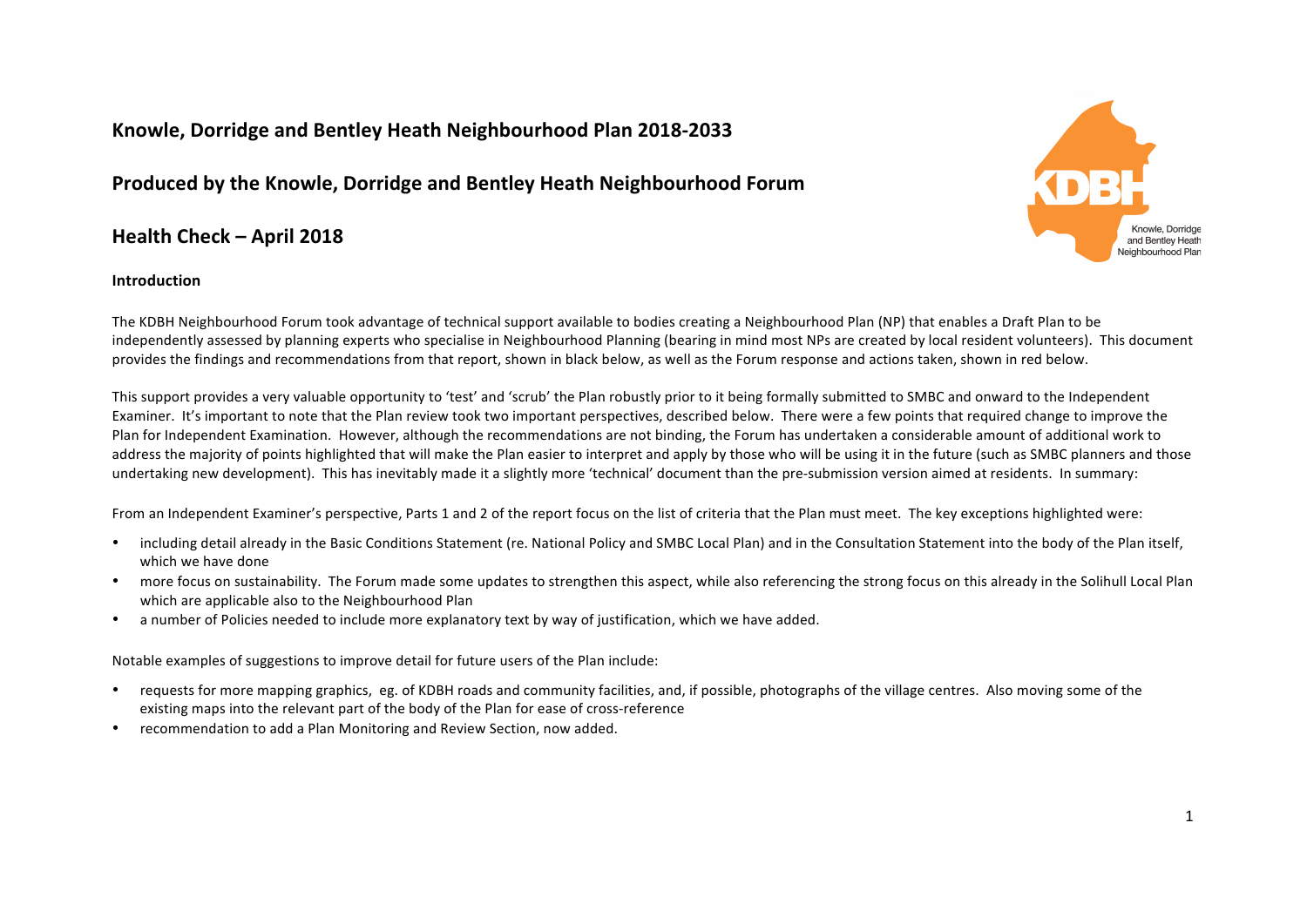## **Summary of Recommendations**

- **1. Process**
- We consider that the Knowle, Dorridge and Bentley Heath Neighbourhood Plan (the Plan) should contain rather more detail on how the various community engagement and consultation activities, and particularly the Regulation 14 consultation in November 2017-January 2018, have helped shape the Plan, its aims and objectives and its policy content. (1.4)

Plan Section 2.2 on community engagement has been replaced with summary extracts from the Consultation Statement, Part 1.

• We recommend that the Plan should include a Monitoring and Review section addressing how the Neighbourhood Forum and its partners, including Solihull Metropolitan Borough Council (MBC), will monitor the implementation and effectiveness of the Plan and its Policies. (1.7)

Section 1.5 Plan Monitoring and Review added to the Plan, expanding the material previously in Section 1.5.

## **2. Content**

• The Plan contains 38 draft Policies. A number of those Policies are potentially defective, and require redrafting together with enhanced justification. (2.1)

Policies amended, and reasoned justification added, where necessary and appropriate.

The present references to the National Planning Policy Framework (NPPF) in the Plan are too brief. We recommend that a separate section be included addressing National Policy, and more of the NPPF policy aspects that are relevant to the Plan area. (2.3)

New Section 2, Planning Context added, replacing Section 1.4 and bringing through summary detail extracted from the Basic Conditions Statement covering National Planning Policies, SMBC Local Development Plan and EU Obligations. Specific Sustainable Development detail also added.

• The absence of a fuller explanation in the Plan itself as to how it contributes to the achievement of Sustainable Development is presently an omission which needs to be addressed. The Plan should indicate how the Policies of the Plan will contribute, individually and collectively, to that objective, and this is a priority area for further work on the Plan. We also recommend that the Plan contains a specific policy to address the need to promote the achievement of sustainable development. (2.4)

See above.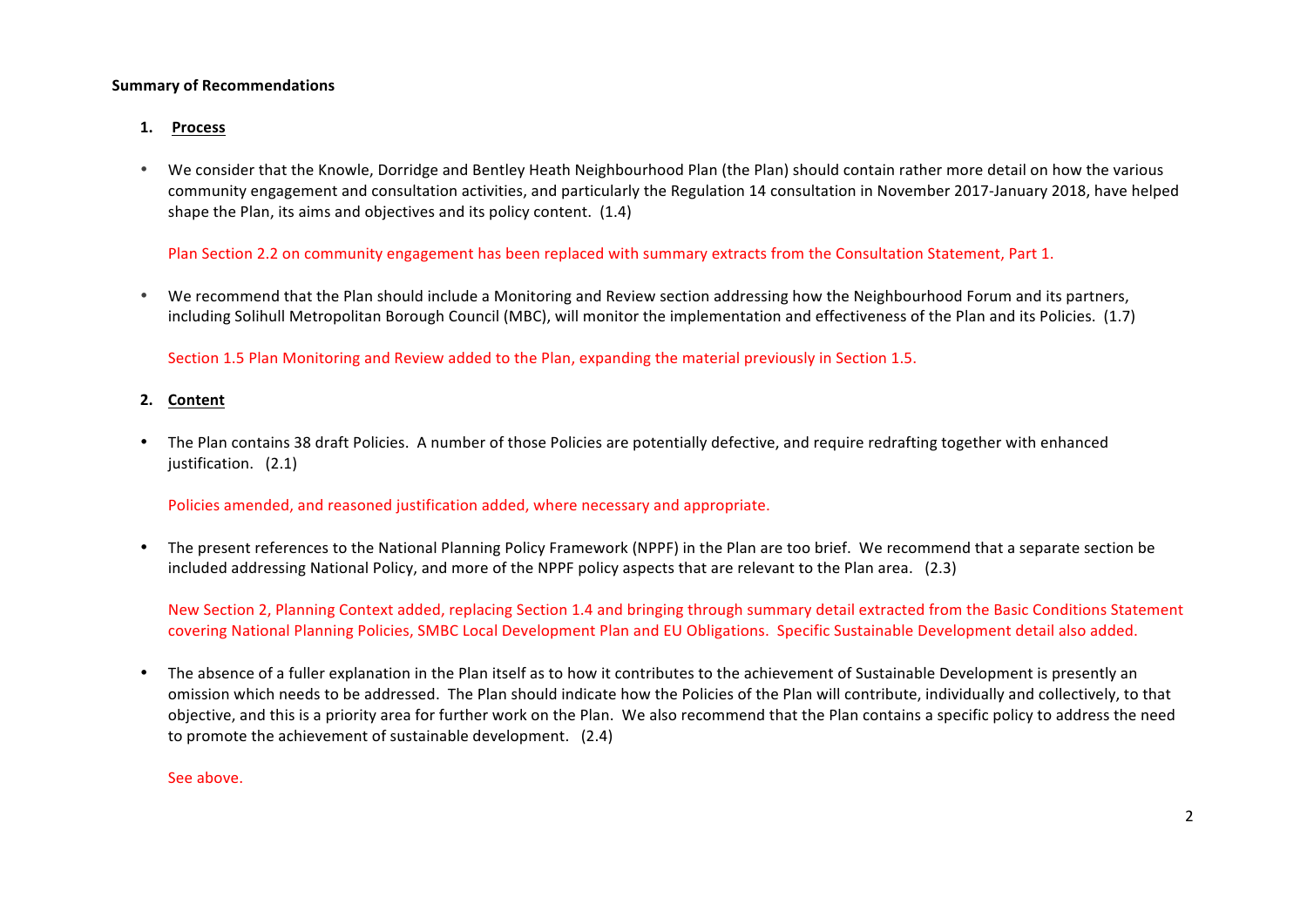• The Plan does contain some references to the strategic policies in the adopted Solihull Local Plan (2013). However, as with National Policy, we recommend that the Plan contains a separate section addressing the relevant strategic policies contained in the adopted Solihull Local Plan, particularly in order that future users of the Plan can gain a better understanding of which Local Plan policies might apply to potential developments within the Plan area. (2.8)

# See above.

We make detailed comments on the full content of the Plan, identifying issues where we consider that the Plan requires amendment, correction or enhancement, including a number of Policies which are potentially defective. (2.9)

# Addressed as indicated below.

Important note: This health check has assessed the Plan against the extant NPPF and Planning Practice Guidance (PPG), published in 2012. Government has published consultations on both revisions to, and proposed revised wording of, the current NPPF and PPG on 6 March 2018 (updated 9 March 2018)<sup>1</sup>. The transitional arrangements envisage that the current NPPF will apply to the examining of plans which are submitted on or before the date which is six months after the date of the publication of the new NPPF. The consultations close on 10 May 2018, so a reasonable working assumption is that should the new NPPF be published in mid-June 2018 at the earliest, it could apply to a Plan examination commencing in mid-December 2018. Whilst it is proposed that this Plan will reach Examination stage before the end of this year, if it does not, it will need to be reappraised against the stated policy in the final revised NPPF and PPG when published.

Noted.

 

**Undertaken by Derek Stebbing B.A. (Hons), Dip. E.P., MRTPI 04 April 2018**

 $1$  View the documents at: https://www.gov.uk/government/consultations/draft-revised-national-planning-policy-framework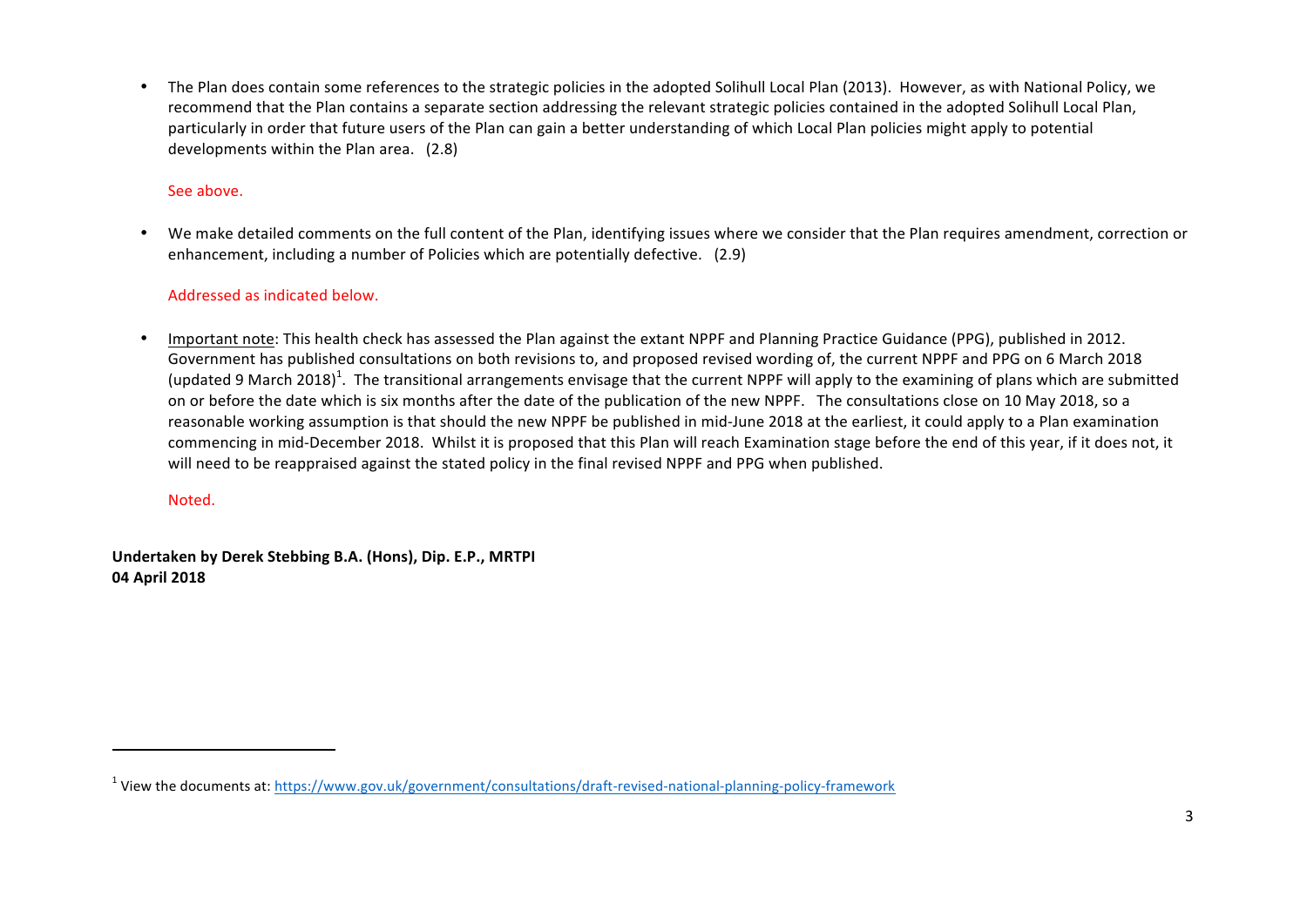## **Part 1 – Process**

|     | Criteria                                                                                                                                                           | Source                                             | Response/Comments                                                                                                                                                                                                                                                                                                                                                                                                                                                                                                                                                                                                                                                                                                                                                                     |
|-----|--------------------------------------------------------------------------------------------------------------------------------------------------------------------|----------------------------------------------------|---------------------------------------------------------------------------------------------------------------------------------------------------------------------------------------------------------------------------------------------------------------------------------------------------------------------------------------------------------------------------------------------------------------------------------------------------------------------------------------------------------------------------------------------------------------------------------------------------------------------------------------------------------------------------------------------------------------------------------------------------------------------------------------|
| 1.1 | Have the necessary statutory<br>requirements been met in terms of<br>the designation of the<br>neighbourhood area?                                                 | <b>Basic Conditions</b><br>Statement / the<br>Plan | Yes, this requirement is met. The process of designation is described on Page 1 of the<br>Plan and in the Basic Conditions Statement (at Page 4). Page 2 of the Plan contains the<br>Designation Map. The Neighbourhood Area designation date, which was 1st<br>October, 2015, could usefully be part of the title for the Designation Map on Page 2 of the<br>Plan.                                                                                                                                                                                                                                                                                                                                                                                                                  |
| 1.2 | If the area does not have a parish<br>council, have the necessary statutory<br>requirements been met in terms of<br>the designation of the<br>neighbourhood forum? | N/A                                                | Noted. Designation date added to Area Map.<br>The Plan has been prepared by the Knowle, Dorridge and Bentley Heath (KDBH)<br>Neighbourhood Forum, which was designated by Solihull MBC on 1 <sup>st</sup> October 2015 as the<br>Qualifying Body.<br>Noted.                                                                                                                                                                                                                                                                                                                                                                                                                                                                                                                           |
| 1.3 | Has the plan been the subject of<br>appropriate pre-submission<br>consultation and publicity, as set out<br>in the legislation, or is this<br>underway?            | <b>Consultation</b><br><b>Statement</b>            | Yes. The Consultation Statement describes the Regulation 14 Pre-Submission<br>consultation with accompanying publicity which took place between 25 <sup>th</sup> November 2017<br>and 12 <sup>th</sup> January 2018, and contains a summary of the consultation responses received.<br>Noted.                                                                                                                                                                                                                                                                                                                                                                                                                                                                                         |
| 1.4 | Has there been a programme of<br>community engagement<br>proportionate to the scale and<br>complexity of the plan?                                                 | <b>Consultation</b><br><b>Statement</b>            | Yes. The Consultation Statement fully describes the community engagement activities<br>that commenced initially during 2015 and continued during 2016 and 2017. This<br>involved a variety of consultation techniques, including workshops, a youth forum, a<br>residents' survey and a business survey, in addition to the formal Regulation 14<br>consultation. However, we consider that the Plan should contain rather more detail on<br>how the various community engagement and consultation activities, and particularly the<br>Regulation 14 consultation in November 2017-January 2018, have helped shape the Plan,<br>its aims and objectives and its policy content. (See under Detailed Comments below).<br>Section 2.2 Community Engagement modified as indicated above. |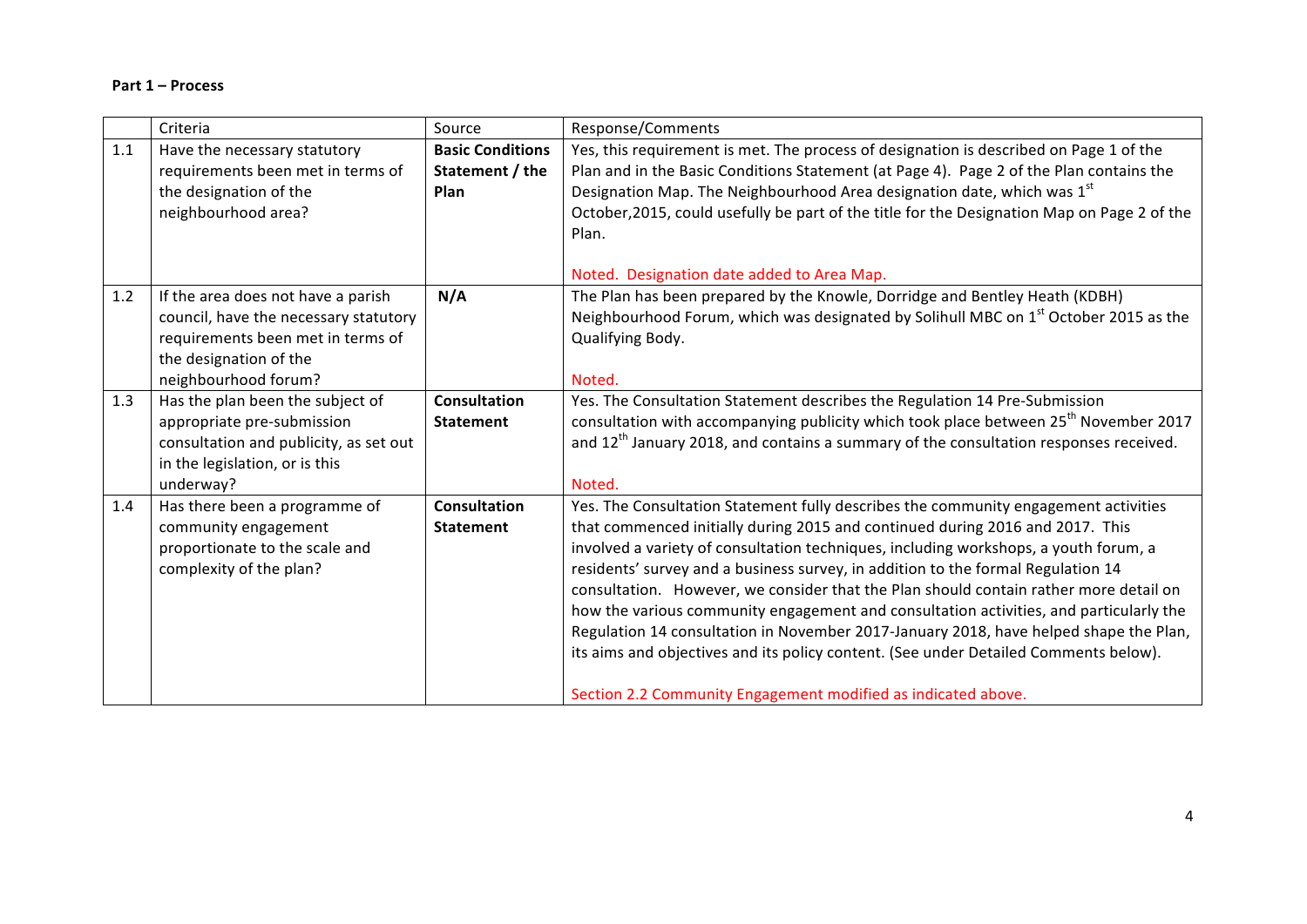| 1.5 | Are arrangements in place for an<br>independent examiner to be<br>appointed?                                                          | N/A | No. There is no information provided on this. Whilst the Neighbourhood Forum has not<br>yet reached Submission of the Plan to Solihull MBC under Regulation 15, it is advised that<br>the Neighbourhood Forum begin discussing what the process will be for identifying a<br>suitable independent examiner with Solihull MBC.<br>Discussions with SMBC in hand.<br>Whilst the general approach is to assess the resumes/CVs provided by prospective<br>examiners, you may also find it very helpful in coming to a decision by reading examples<br>of their reports on other Neighbourhood Plans.<br>Noted. |
|-----|---------------------------------------------------------------------------------------------------------------------------------------|-----|-------------------------------------------------------------------------------------------------------------------------------------------------------------------------------------------------------------------------------------------------------------------------------------------------------------------------------------------------------------------------------------------------------------------------------------------------------------------------------------------------------------------------------------------------------------------------------------------------------------|
| 1.6 | Are discussions taking place with the<br>electoral services team on holding<br>the referendum?                                        | N/A | No. It is not yet appropriate to put in place arrangements for a Referendum after the<br>Examination of the Plan. However, as the Plan advances during 2018, discussions should<br>be held with Solihull MBC.<br>Noted.                                                                                                                                                                                                                                                                                                                                                                                     |
| 1.7 | Is there a clear project plan for<br>bringing the plan into force and does<br>it take account of local authority<br>committee cycles? | N/A | No. No significant evidence seen regarding this matter. The Plan does not contain a<br>section dealing with Monitoring and Review, nor a clear listing of priorities for the<br>implementation of proposals, such as local infrastructure improvements, during the Plan<br>period.                                                                                                                                                                                                                                                                                                                          |
|     |                                                                                                                                       |     | We make detailed comments below on these matters, but a key recommendation is that<br>the Plan should include a Monitoring and Review section addressing how the<br>Neighbourhood Forum and its partners (including Solihull MBC) will monitor the<br>implementation and effectiveness of the Plan and its Policies. (See under Detailed<br>Comments below, at point no. 56).                                                                                                                                                                                                                               |
|     |                                                                                                                                       |     | Section on Plan Monitoring and Review included and indicated above.                                                                                                                                                                                                                                                                                                                                                                                                                                                                                                                                         |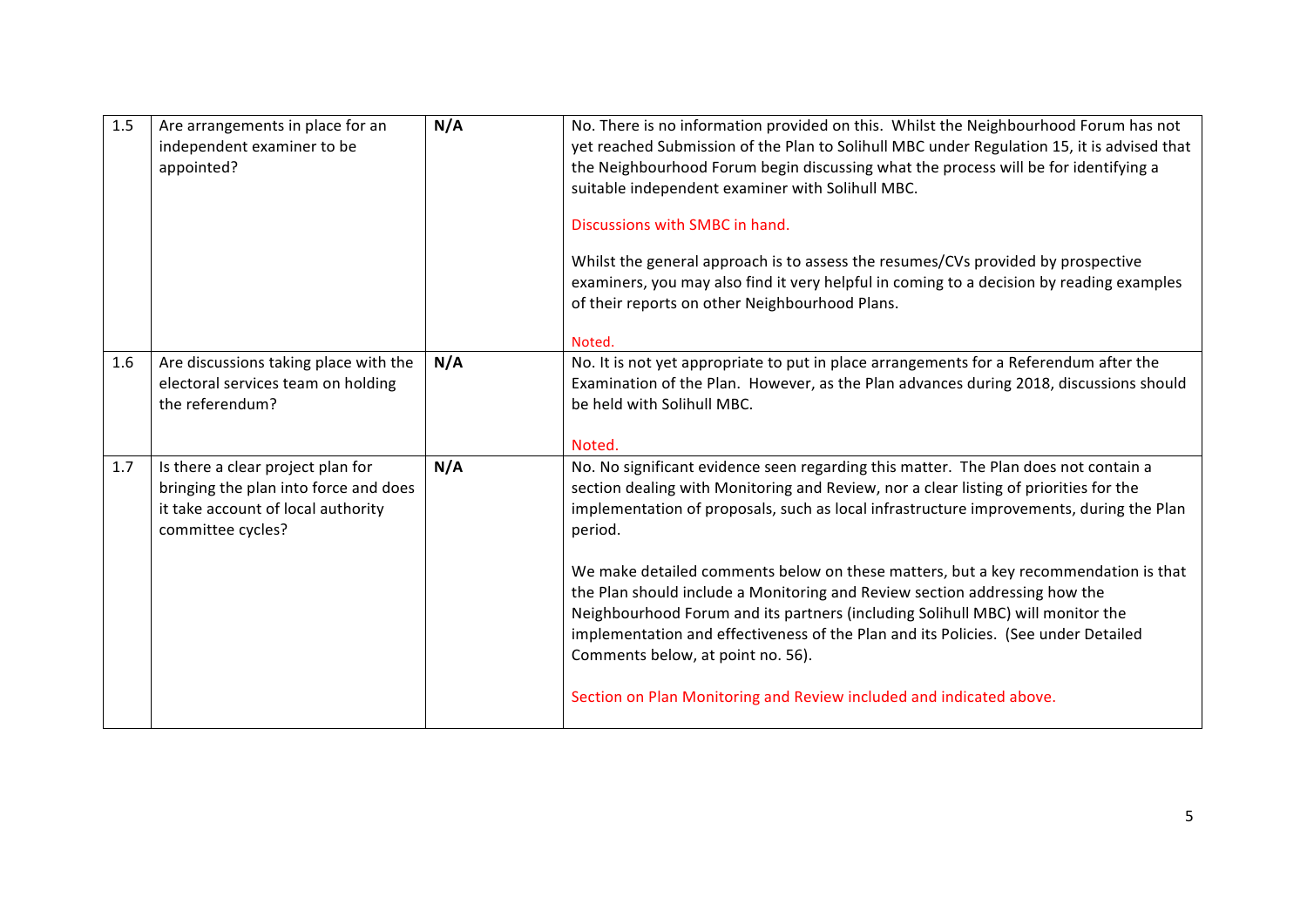| 1.8 | Has an SEA screening been carried | <b>SEA Screening</b> | Yes. A Strategic Environmental Assessment (SEA) Screening Report was prepared by      |
|-----|-----------------------------------|----------------------|---------------------------------------------------------------------------------------|
|     | out by the LPA?                   | Report               | Solihull MBC in January 2018, which determined that a SEA Environmental Report is not |
|     |                                   |                      | required. This is included as Appendix 4 to the Basic Conditions Statement. We do not |
|     |                                   |                      | identify any concerns regarding the SEA Screening Report for the Plan.                |
|     |                                   |                      |                                                                                       |
|     |                                   |                      | Noted.                                                                                |
| 1.9 | Has an HRA screening been carried | <b>HRA Screening</b> | Yes. A Habitats Regulations Assessment (HRA) Screening Report has been prepared by    |
|     | out by the LPA?                   | Report               | Solihull MBC in January 2018, and this is also included as Appendix 4 to the Basic    |
|     |                                   |                      | Conditions Statement. We do not identify any concerns regarding the HRA Screening     |
|     |                                   |                      | Report for the Plan.                                                                  |
|     |                                   |                      |                                                                                       |
|     |                                   |                      | Noted.                                                                                |

# **Part 2 – Content**

|     | Criteria                                                                                                                                                                                                                                                                                                                               | Source   | Response/Comments                                                                                                                                                                                                                                                                                                                                                                                                                                                                                                                                             |
|-----|----------------------------------------------------------------------------------------------------------------------------------------------------------------------------------------------------------------------------------------------------------------------------------------------------------------------------------------|----------|---------------------------------------------------------------------------------------------------------------------------------------------------------------------------------------------------------------------------------------------------------------------------------------------------------------------------------------------------------------------------------------------------------------------------------------------------------------------------------------------------------------------------------------------------------------|
| 2.1 | Are policies appropriately justified<br>with a clear rationale?                                                                                                                                                                                                                                                                        | The Plan | No. The Plan contains 38 draft Policies. A number of those Policies are potentially<br>defective, and require redrafting together with enhanced justification. We provide<br>detailed comments on each of the Policies below.<br>Policies amended, and reasoned justification added, where necessary and appropriate.                                                                                                                                                                                                                                         |
| 2.2 | Is it clear which parts of the draft<br>plan form the 'neighbourhood plan<br>proposal' (i.e. the neighbourhood<br>development plan) under the<br>Localism Act, subject to the<br>independent examination, and<br>which parts do not form part of the<br>'plan proposal', and would not be<br>tested by the independent<br>examination? | The Plan | Yes. The Plan (presently totalling 62 pages) is the 'neighbourhood plan proposal' to be<br>subject to future independent Examination.<br>We do not identify any extraneous material (such as Appendices) that should be<br>removed from the Plan. However, we do recommend that certain sections of the Plan,<br>including a number of Policies, should be amended and/or extended to provide fuller<br>information and explanation regarding the Neighbourhood Area.<br>Policies amended, and reasoned justification added, where necessary and appropriate. |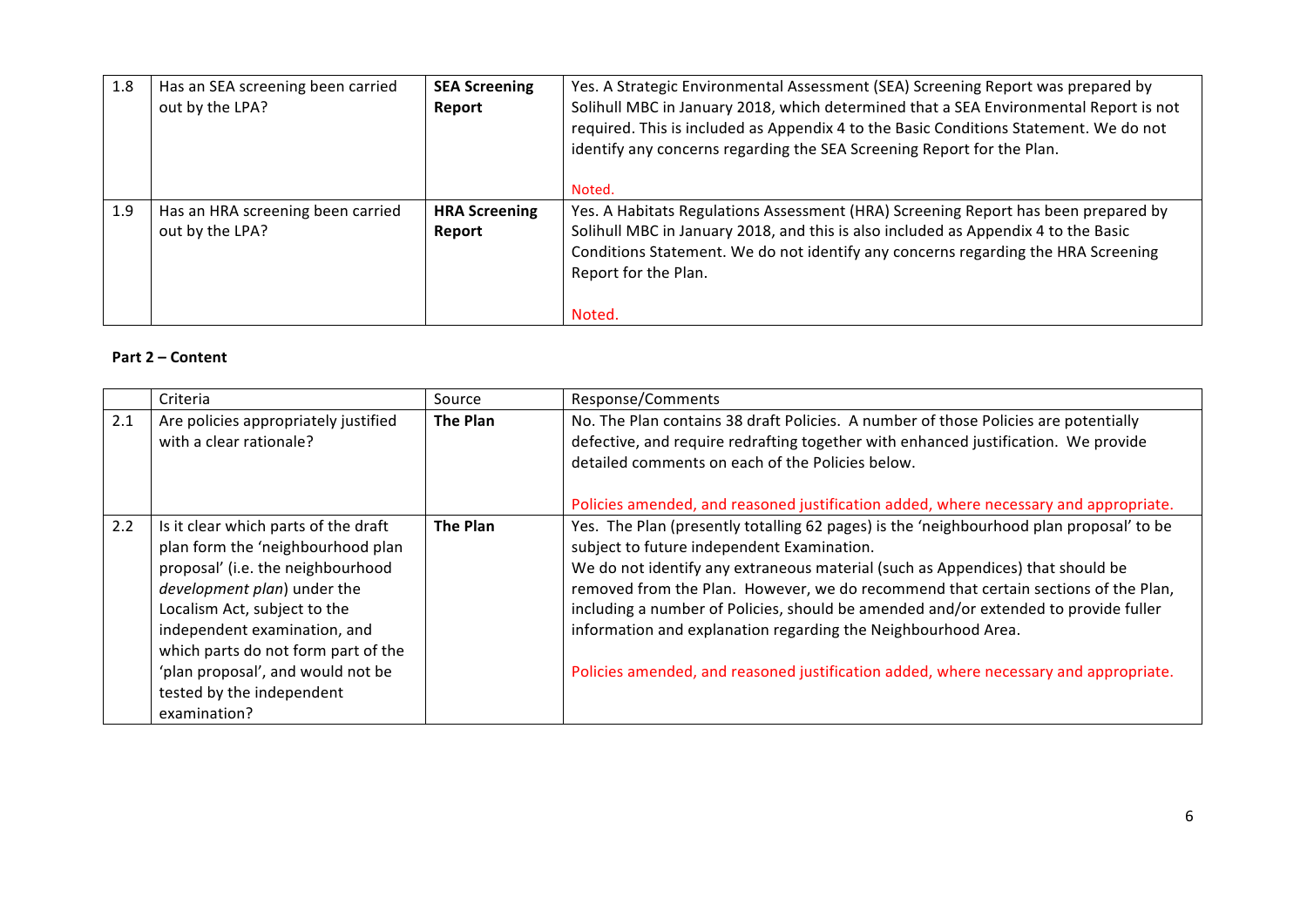| 2.3 | Are there any obvious conflicts with<br>the NPPF?                                                                                   | <b>The Plan</b> | Yes. The Plan fails to address national policy with sufficient clarity, in that the references<br>to the NPPF are too brief. The Plan fails to promote and achieve Sustainable<br>Development as a key objective, and does not contain a Policy to that effect.<br>The present references to the NPPF in the Plan are too brief. We recommend that a<br>separate section be included addressing National Policy, and more of the NPPF policy<br>aspects that are relevant to the Plan area. Most importantly the Plan should recognise<br>more comprehensively the requirement to contribute to the achievement of Sustainable<br>Development.<br>The Basic Conditions Statement (at Appendix 1) contains a listing of the core planning<br>principles contained in national policy, but at present the Plan itself fails to address some<br>of those principles with sufficient clarity.<br>New Section 2 added covering these points, as indicated above. |
|-----|-------------------------------------------------------------------------------------------------------------------------------------|-----------------|-------------------------------------------------------------------------------------------------------------------------------------------------------------------------------------------------------------------------------------------------------------------------------------------------------------------------------------------------------------------------------------------------------------------------------------------------------------------------------------------------------------------------------------------------------------------------------------------------------------------------------------------------------------------------------------------------------------------------------------------------------------------------------------------------------------------------------------------------------------------------------------------------------------------------------------------------------------|
| 2.4 | Is there a clear explanation of the<br>ways the plan contributes to the<br>achievement of sustainable<br>development?               | <b>The Plan</b> | No. There are only some very brief references within the Plan on the promotion of<br>sustainable development. The absence of a fuller explanation in the Plan itself as to how<br>it contributes to the achievement of Sustainable Development is presently an omission<br>which needs to be addressed. The Plan should indicate how the Policies of the Plan will<br>contribute, individually and collectively, to that objective, and this is a priority area for<br>further work on the Plan. We also recommend that the Plan contains a specific policy to<br>address the need to promote the achievement of sustainable development.<br>New sub-section 2.2 on Sustainable Development added, as indicated above.                                                                                                                                                                                                                                      |
| 2.5 | Are there any issues around<br>compatibility with human rights or<br>EU obligations?                                                | <b>The Plan</b> | No. We do not presently identify any issues regarding this matter, which is addressed on<br>Page 3 of the Basic Conditions Statement.<br>Noted. (New sub-section 2.4 added on EU obligations and Human Rights Requirements.)                                                                                                                                                                                                                                                                                                                                                                                                                                                                                                                                                                                                                                                                                                                                |
| 2.6 | Does the plan avoid dealing with<br>excluded development including<br>nationally significant infrastructure,<br>waste and minerals? | <b>The Plan</b> | Yes. There are no potential issues regarding this matter.<br>Noted.                                                                                                                                                                                                                                                                                                                                                                                                                                                                                                                                                                                                                                                                                                                                                                                                                                                                                         |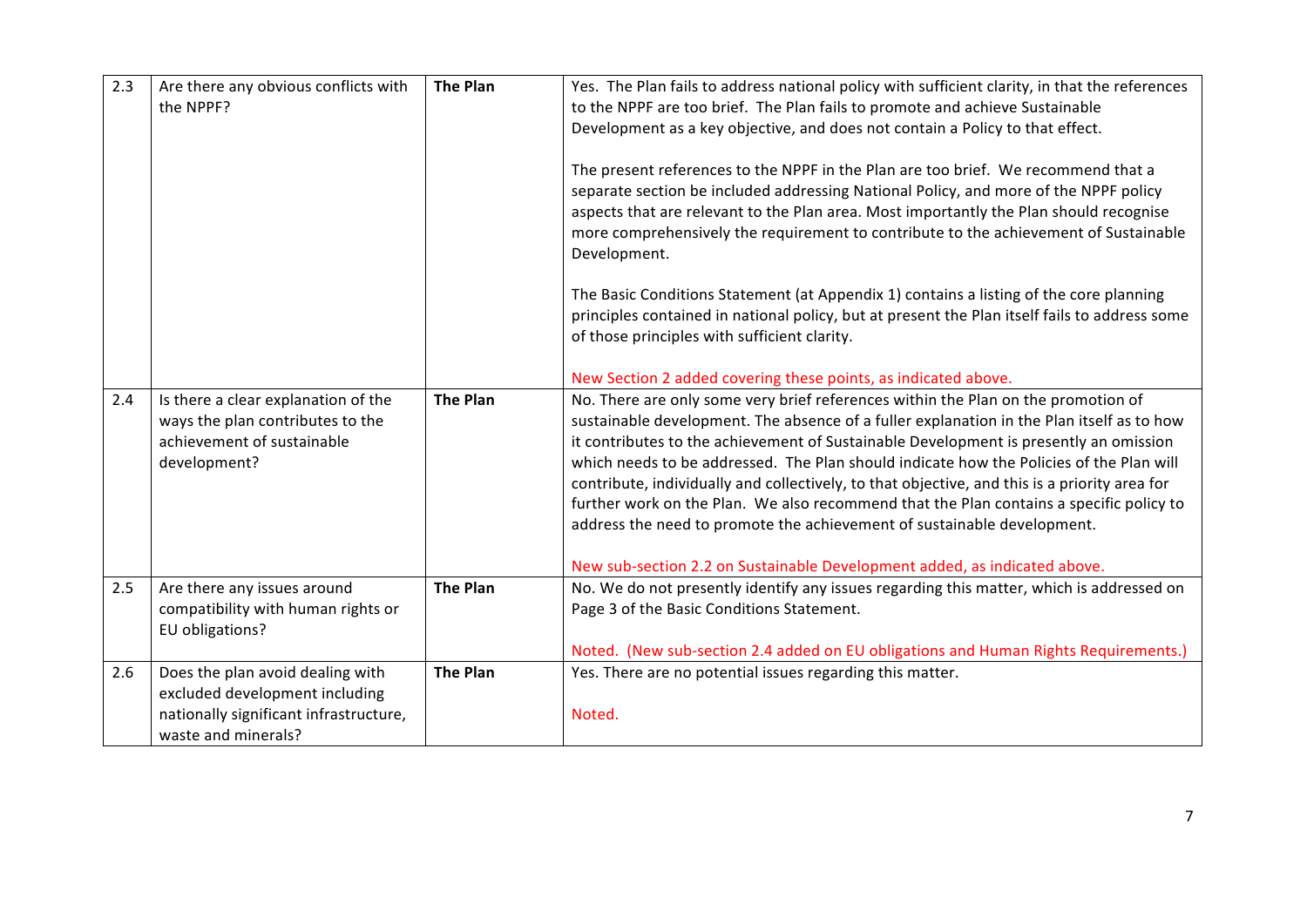| 2.7 | Is there consensus between the local<br>planning authority and the qualifying<br>body over whether the plan meets<br>the basic conditions including<br>conformity with strategic<br>development plan policy and, if not,<br>what are the areas of disagreement? | <b>The Plan</b> | No. It is not yet possible to fully assess whether there is consensus (or disagreement)<br>between Solihull MBC and the KDBH Neighbourhood Forum regarding the Plan's general<br>conformity with the strategic policies in the adopted Solihull Local Plan (2013) and in the<br>emerging Solihull Local Plan Review 2018-2033. The Plan does contain some references<br>to the strategic policies in the adopted Solihull Local Plan (2013). However, as with<br>National Policy, we recommend that the Plan contains a separate section addressing the<br>relevant strategic policies contained in the adopted Solihull Local Plan, particularly in |
|-----|-----------------------------------------------------------------------------------------------------------------------------------------------------------------------------------------------------------------------------------------------------------------|-----------------|------------------------------------------------------------------------------------------------------------------------------------------------------------------------------------------------------------------------------------------------------------------------------------------------------------------------------------------------------------------------------------------------------------------------------------------------------------------------------------------------------------------------------------------------------------------------------------------------------------------------------------------------------|
|     |                                                                                                                                                                                                                                                                 |                 | order that future users of the Plan can gain a better understanding of which Local Plan<br>policies might apply to potential developments within the Plan area.                                                                                                                                                                                                                                                                                                                                                                                                                                                                                      |
|     |                                                                                                                                                                                                                                                                 |                 | New sub-section 2.3 added on SMBC Development Plan.                                                                                                                                                                                                                                                                                                                                                                                                                                                                                                                                                                                                  |
|     |                                                                                                                                                                                                                                                                 |                 | We are unable to conclude at the present time that there are no potential issues of non-<br>conformity (i.e. disagreement) with strategic development plan policies. (See also under<br>Detailed Comments below).                                                                                                                                                                                                                                                                                                                                                                                                                                    |
| 2.8 | Are there any obvious errors in the                                                                                                                                                                                                                             | <b>The Plan</b> | Further explanatory text added.<br>Yes. The principal omissions in the Plan are that there is no commentary on National                                                                                                                                                                                                                                                                                                                                                                                                                                                                                                                              |
|     | plan?                                                                                                                                                                                                                                                           |                 | Policy, as largely contained in the NPPF and particularly the need to seek to contribute to<br>the achievement of sustainable development, or the relevant strategic policies in the<br>adopted Solihull Local Plan (2013) that affect the Neighbourhood Area. There should<br>also be a fuller discussion on the emerging new Solihull Draft Local Plan, which is<br>expected to further progress during 2018. (These matters are presently fully addressed<br>in the Basic Conditions Statement, but the Plan itself will need a section on National and<br>Local Plan Policy).                                                                    |
|     |                                                                                                                                                                                                                                                                 |                 | We make Detailed Comments below on the full content of the Plan, identifying issues<br>where we consider that the Plan requires amendment, correction or enhancement,<br>including a number of Policies which are potentially defective.                                                                                                                                                                                                                                                                                                                                                                                                             |
|     |                                                                                                                                                                                                                                                                 |                 | New Section 2 covering these areas, as indicated above.                                                                                                                                                                                                                                                                                                                                                                                                                                                                                                                                                                                              |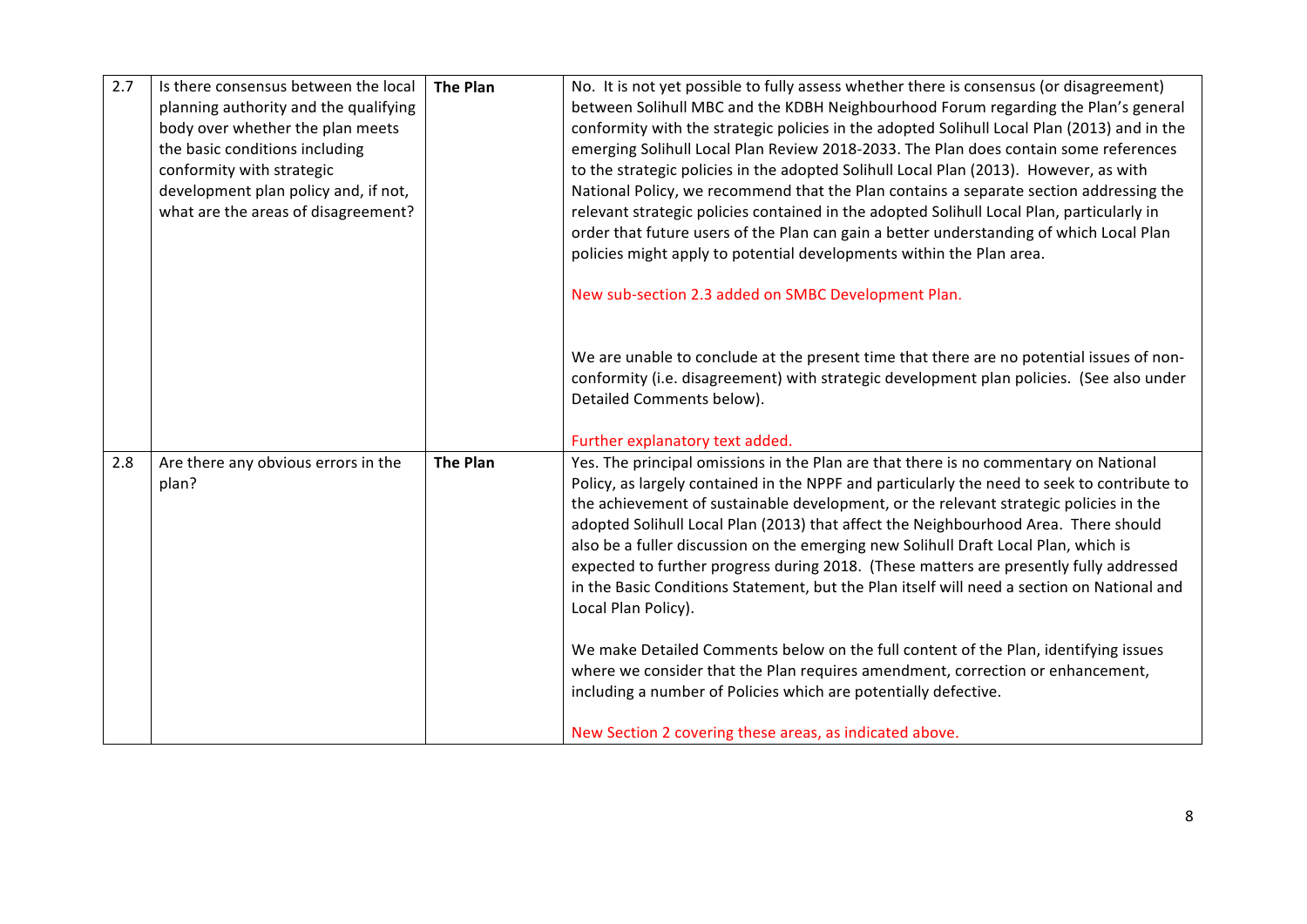| 2.9 | Are the plan's policies clear and   | The Plan | No. The draft Policies in the Plan are not yet sufficiently clear and succinct. Certain |
|-----|-------------------------------------|----------|-----------------------------------------------------------------------------------------|
|     | unambiguous and do they reflect the |          | Policies also contain non-planning material which is not the subject of a Neighbourhood |
|     | community's aspirations?            |          | Plan. In most cases it is clear that the Policies reflect the community's land use      |
|     |                                     |          | aspirations. We make Detailed Comments below on the structure, content and drafting     |
|     |                                     |          | of the Plan's Policies, a number of which require amendment.                            |
|     |                                     |          |                                                                                         |
|     |                                     |          | Policies amended, and reasoned justification added, where necessary and appropriate.    |

## **Part 3 –Detailed Comments**

1. These detailed comments address all matters, both of significance and of a more minor nature, across the Plan and are presented in Page order.

## Noted.

2. **Front Cover** – the Submission date may change and should be updated to reflect this (and the Page footer in the Plan should then be changed).

## Front cover and footer pages updated.

3. Page 1 - **1.4 - The Plan Context** – we suggest that this paragraph describes that these matters are the Basic Conditions which the Plan must satisfy.

## New Section 2, Planning Context added, as indicated above.

4. Page 2 - 1.5 - the final sub-paragraph sets out that the Neighbourhood Forum will be responsible for maintaining and revisiting the Plan and to monitor delivery. We comment in more detail on this matter below.

# See subsequent comments.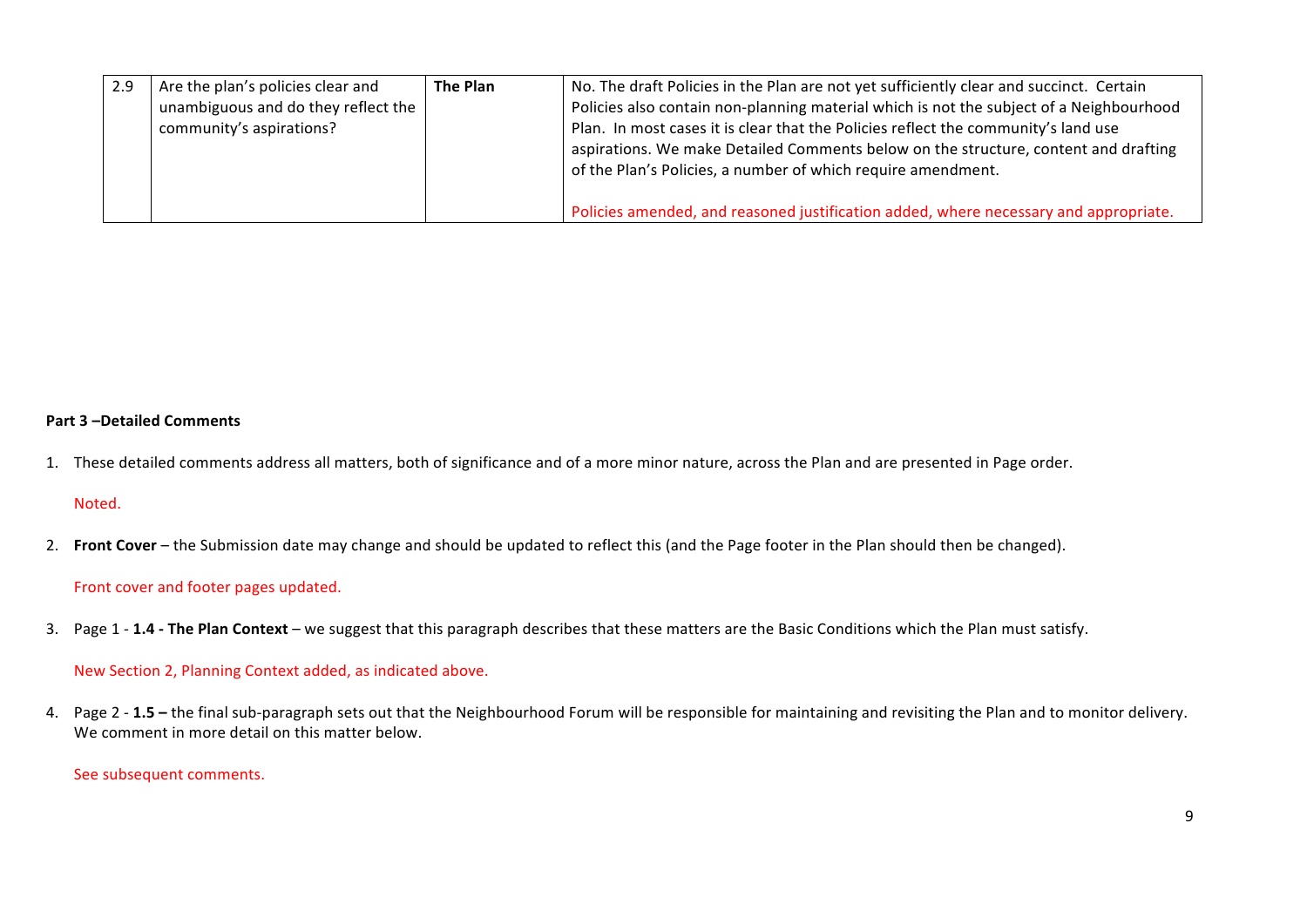5. Page  $3 - 2.2 -$  although the Consultation Statement describes and illustrates how the Plan was developed between 2015 and 2017, we consider that section 2.2 should contain rather more detail on how the various community engagement and consultation activities, and particularly the Regulation 14 consultation in November 2017-January 2018, have helped shape the Plan, its aims and objectives and its policy content. We are impressed by the "Our Journey" diagram on Page 2 of the Consultation Statement, and consider that this could be adapted to include in the Plan itself at section 2.2.

Section 3.2 revised as indicated above, including detail on Draft Plan Pre-Submission Consultation Process and "Our Journey" diagram.

6. Page  $4 - 2.3 -$  it would be useful to provide web links, where available, to the list of Evidence Base documents, for the benefit of future users of the Plan.

## Web links added.

7. Page 6 - 3.2 - bearing in mind that the Plan area covers three villages surrounded by countryside which is subject to differing pressures, we consider that sections 3.1 and 3.2 would benefit from a fuller description of the Plan area, possibly supported by inset maps and/or photographs of the village centres of Knowle, Dorridge and Bentley Heath.

Photographs of the three village centres added to the Plan inner front cover and inner and outer back cover.

8. Page 8 - if possible, and to avoid any confusion, we would suggest that sites submitted under the Call for Sites that lie outside the Plan area be removed from this Plan, viz: 063, 097, 107 and 165. However, we acknowledge that this is probably an extract of a larger Solihull MBC plan.

# Map updated (created by Forum, not SMBC).

9. Page  $9 - 3.7 -$  an understanding of the key transport issues in the Plan area, and particularly the policies in Section 9, would be greatly aided by the inclusion of a plan showing the major roads, railway line, designated cycle routes and bus services.

# Map of Main Transport Links in KDBH added as Appendix 7.

10. Page 9 – 3.8 - again, an understanding of the issues concerning educational and community facilities across the Plan area, and particularly for interpretation of the policies in Section 10, would be greatly aided by a plan showing the location of those facilities, possibly as a further Appendix.

Maps showing Education and Community Facilities in the three village centres added as Appendix 8.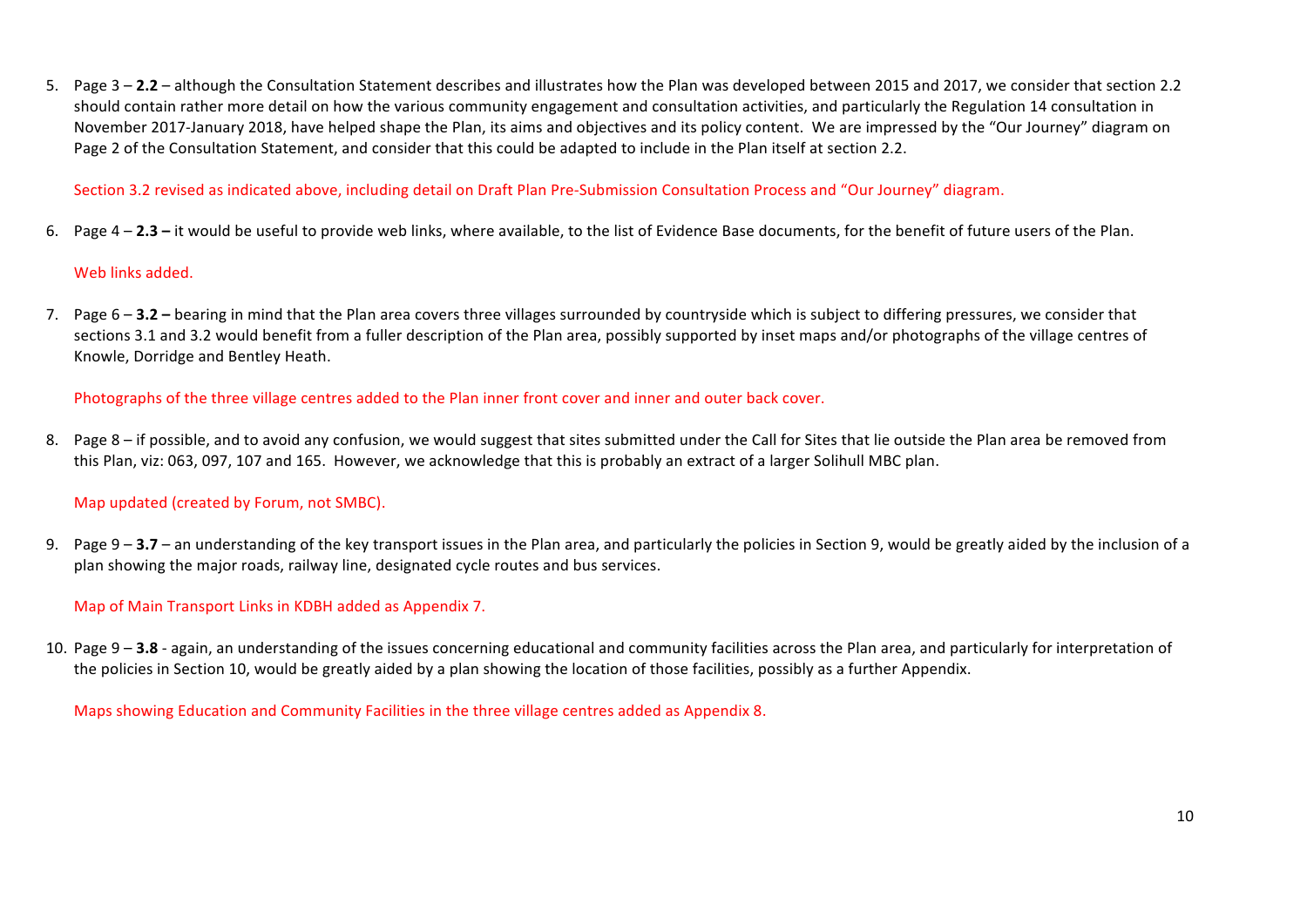11. General – the principal omissions from the initial sections of the Plan are that there is no commentary on National Policy, as largely contained in the NPPF and particularly the need to seek to contribute to the achievement of sustainable development, or the relevant strategic policies in the adopted Solihull Local Plan (2013) that affect the Neighbourhood Area. There should also be a fuller discussion on the emerging new Solihull Draft Local Plan, which is expected to further progress during 2018. These matters are presently fully addressed in the Basic Conditions Statement, but the Plan itself will need a section on National and Local Plan Policy, which we recommend should be a new Section 3 (with subsequent sections re-numbered to be 4-13), that provides a synopsis of National and Local policy (drawing upon the material in the Basic Conditions Statement). The key point here is to focus upon the **strategic** Local Plan policies, and it may be appropriate to refer to non-strategic policies, either in a further Appendix or as cross-references alongside the NP policies.

New Section 2, Planning context added covering these areas, as indicated above.

12. Pages 10-14 – Section 4 – Opportunities and Key Issues – this section draws on the Strengths, Weaknesses, Opportunities and Threats (SWOT) identified in Appendix 2. It is right that the SWOT analysis is confined to an Appendix, but we are somewhat concerned that the key issues identified in Section 4 have overfocused on "perceived threats". For example, "Fear of urbanisation" and "School run congestion" are people's perceptions, rather than key planning issues as such. Our view is that, if the SWOT analysis is to be used to identify Key Issues, Section 4 needs to balance its discussion of those issues with more commentary on how, or if, the Plan can address those matters through its Policies. In practical terms, for example, the Plan will be able to do little to reduce school run congestion, which is an issue in most urban areas, but it is clearly a matter that can be raised with the Highways and Education authorities and the schools themselves, possibly as part of a wider initiative to encourage parents to use more sustainable modes of transport for getting children to/from schools. Appendix 3 presents a range of Community Actions which are correctly identified as non-land use planning matters. In the context of our comments on Section 4 and Appendix 2, we suggest that Section 4 contains greater cross-references to Appendix 3, as recognition that Community Actions are in some cases the most appropriate response to an Issue, another example being timely access to a General Practitioner.

Various amendments made. Note that while some points are not directly land use related, they are very relevant in providing planning context in terms of eg. ensuring the sustainability of future development and indicating areas of priority for potential Section 106 or Community Infrastructure Levy (CIL) developer contributions. SMBC proposals include relocation / rebuilding of school(s), driving a focus on designing to avoid issues of school run congestion in new development. 

13. Pages 15-17 – Section 5 – Vision and Objectives – our only comment on this Section is that the Vision Statement and Objectives should be set in the context of looking ahead through the Plan period to 2033.

## Amended.

14. Page 18 – we consider that this material would be better placed as part of the discussion in an expanded Section 4 (see above), and that a simple introductory title page be used ahead of the Policies sections (Sections 6-12).

## Frontice page to Policies Sections amended.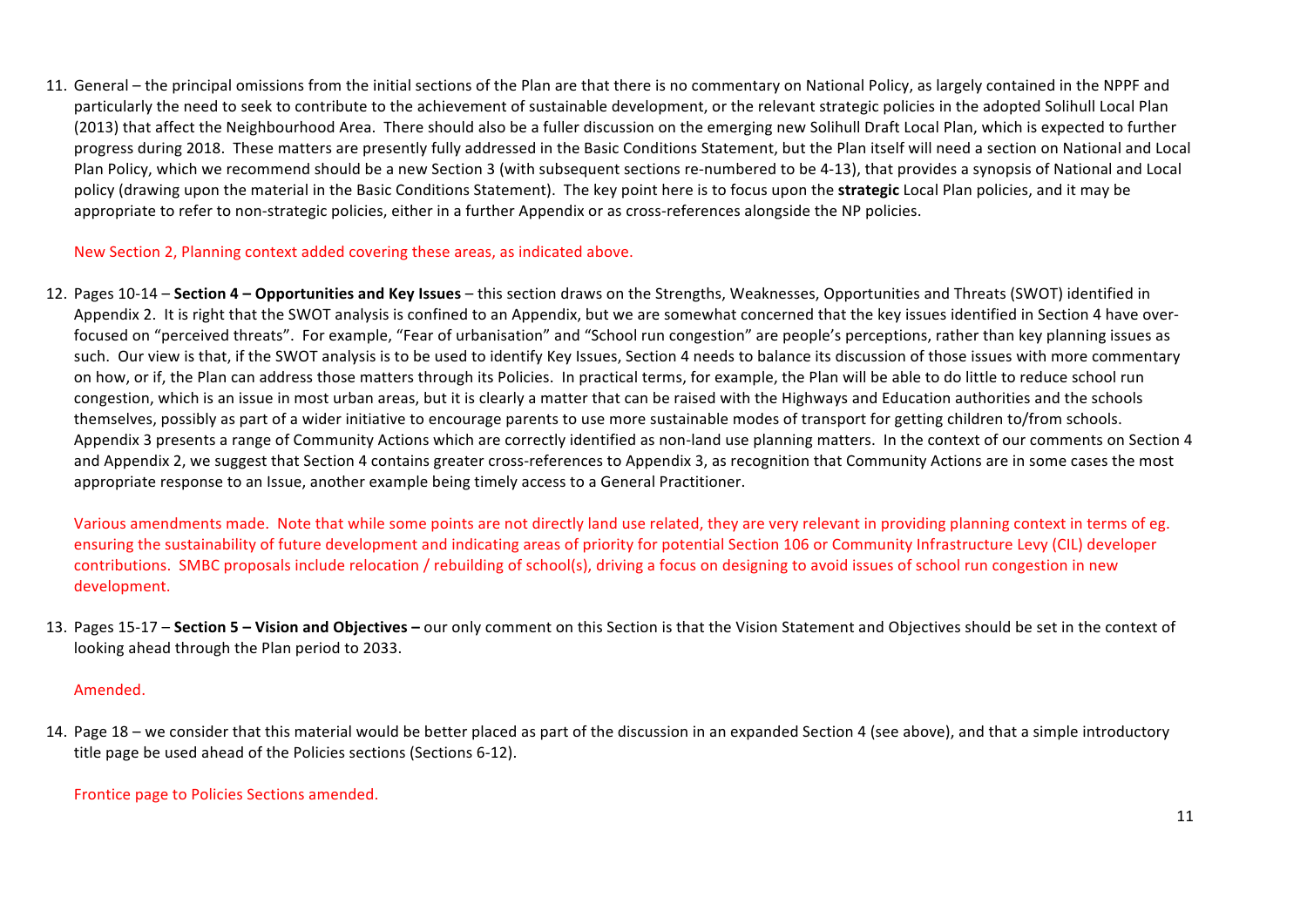15. Page 19 – **Village Character and Natural Environment** – we support the presentation of Policies in the format being used, namely a listing of policy drivers, a 'Policy Goal' and then draft Policies within a text box followed by the Reasoned Justification for each policy. With regard to this format, we would only suggest that the Policy text be printed in **bold** for greater clarity.

Noted, no change (takes more space). Policies are already highlighted through use of orange and green boxes, with explanation of these added to Policies Section frontice page.

16. Page 19 - Policy VC1 (Green Belt and Landscape). The Neighbourhood Plan itself cannot address the removal of permitted development rights (which is a matter for Solihull MBC). We consider that the second sentence of the Policy should be deleted, but that the supporting iustification (on Page 20) can still refer to the removal of permitted development rights, where appropriate, by the local planning authority.

# Policy and supporting justification amended.

17. Page 20 – **Policy VC2 (Conservation Areas).** We would suggest that the second sentence of the Policy be reworded to "*New development should seek to conserve and enhance the Conservation Areas and their heritage assets"*, in line with the NPPF.

## Amended.

18. Page 21 – Policy VC3 (Heritage Assets). The term "Positive buildings" will need some greater clarification within the Policy, as it is not a term usually associated with Heritage Assets. We suggest that a simple cross-reference to the Knowle Conservation Area Appraisal be made for a definition.

# Cross-reference added.

19. Page 22 – Policy VC4 (Green Space). We consider that the Policy should be re-titled as "Local Green Spaces" in view of its content. The Policy refers to the plan at Appendix 4, and requires study of that plan to be able to interpret the policy. We recommend that this plan be included within the main body of the Plan alongside Policy VC4. It is not our role as part of this Health Check to examine the Plan, but we can advise that the scrutiny of proposed Local Green Spaces is becoming a major, and increasing, part of Neighbourhood Plan Examinations across the country. We note that the proposed designation of the Local Green Spaces is supported by an Evidence Base document. This appears to be comprehensive but should further contain the size of each of the proposed designations (in hectares) as the extent of the proposed sites is a consideration in the NPPF paragraph 77 criteria, which is not presently addressed in this document. We would also comment that the Neighbourhood Forum should ensure that all relevant landowners are being made aware of the proposed Local Green Space designations, and that they have had the opportunity to comment.

The policy deals with types of green space other than Local Green Space, so the title has not been changed. The relevant plan has been inserted within the body of the Plan. Size of the designated LGS Areas added. Landowners have had the opportunity to comment – see introduction to LGS analysis in the Evidence Base.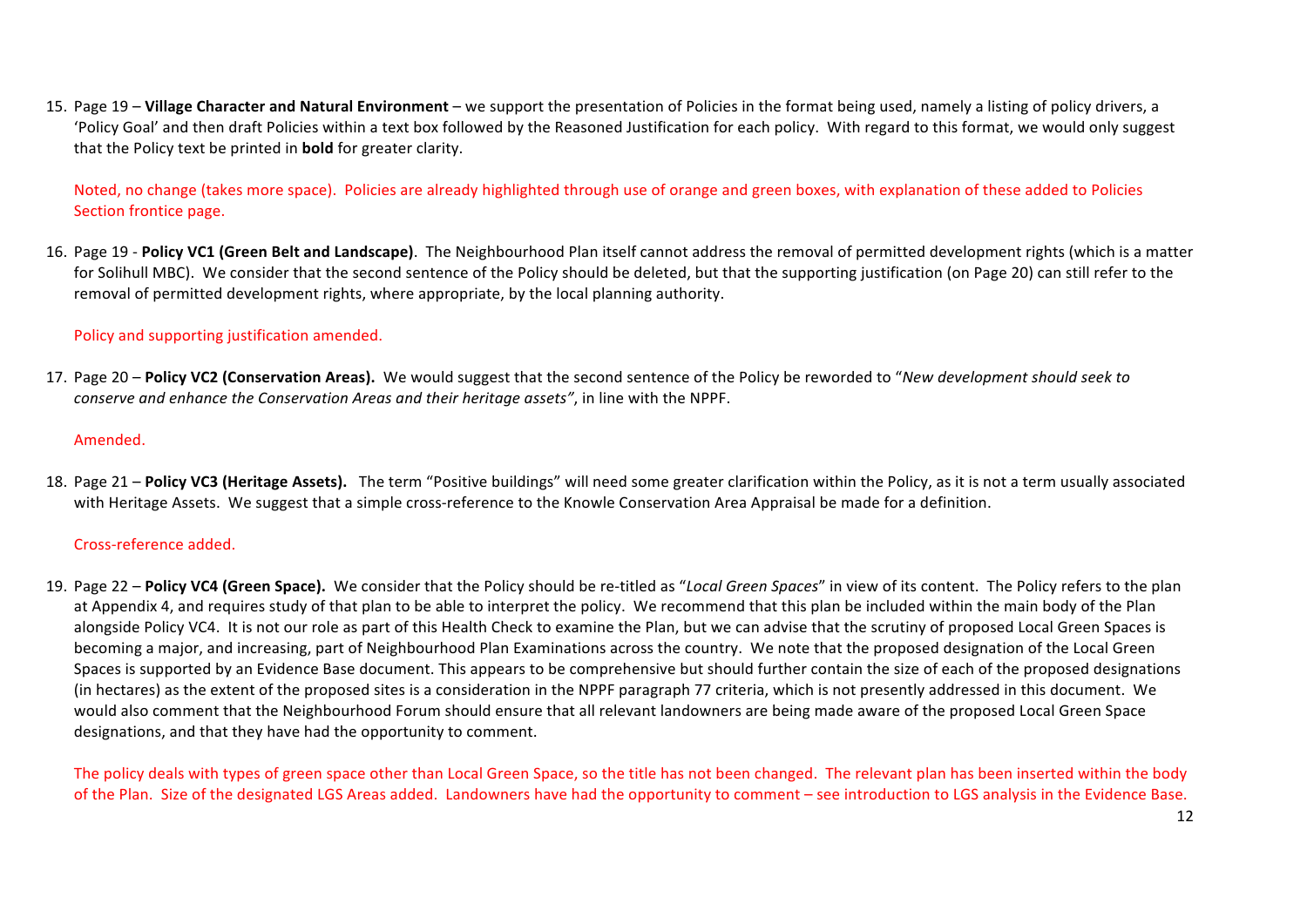20. Page 23 – Policy VC5 (Green Streets) – The application of this Policy to "*Examples (in a non-exhaustive list)* of roads...etc..." will require a more robust evidence base and iustification than is so far presented. If possible, we suggest that Appendix 4 (see above) be replaced by a plan that shows more clearly the roads (and the lengths of those roads) that are presently considered to be 'Green Streets'. This is important for future users of the Plan to be able to assess whether Policy VC5 applies to a development site, or not.

## Further clarification added to make clear what is meant by Green Streets.

21. Page 24 – Policy NE1 (Trees, Hedgerows and Woodland) – The second paragraph of the reasoned justification for this Policy is rather more onerous than the Policy itself. We would suggest that the Policy could be strengthened by setting out the requirement for a Tree Survey to accompany applications for new development which might affect sites containing important trees, hedgerows and woodland.

## Amended.

22. Page 24 – Policy NE2 (Habitats and Biodiversity) – The requirement for an Ecological Survey to be submitted with all applications on sites in excess of 0.25 hectare may be disadvantageous. Some key fauna and flora habitats exist on much smaller sites, and would also need to be identified where appropriate. We would also suggest that the Policy should make a clearer reference to designated Local Wildlife Sites and Local Nature Reserves within the Plan area, and the need for their protection.

# Amended.

23. Page 25 – Housing – The opening parts of this section, and the construction of Policy H1, are clearly against the background of the Neighbourhood Forum's objections to the emerging allocation in the Solihull Local Plan Review of two large sites at Hampton Road (300 houses) and the "Arden Triangle" (750 houses). **Policy H1 (Scale of New Housing)** asserts that "A total of about 500 houses (or such number as may be determined when the Solihull Local Plan is adopted) shall *be provided on allocated sites, etc.".* Policy H1 presently relies upon evidence from the Housing Needs Assessment, but that will only be part of the evidence of housing need being considered by Solihull MBC. Both the NP and the emerging Local Plan Review are planning for a Plan period ending in 2033, and Policy H1 should demonstrate a closer alignment with the Local Plan Review even if it maintains that about 500 houses is the appropriate residential development limit for the Plan area up to 2033.

## General note: The Housing Section has been up-dated to address the reviewer's comments (subsequently confirmed as addressing the concerns).

Clarification has been obtained from the reviewer particularly with regard to the comments on Policies H1, H2, H4 and H5. Further text has been added by way of explanation. This part of the Plan draws on evidence wider than the Housing Needs Assessment, and other sources have been referenced for clarity. The section on the SMBC Development Plan refers to the delay in preparing the emerging Solihulll Local Plan Review and therefore its limited weight at this stage.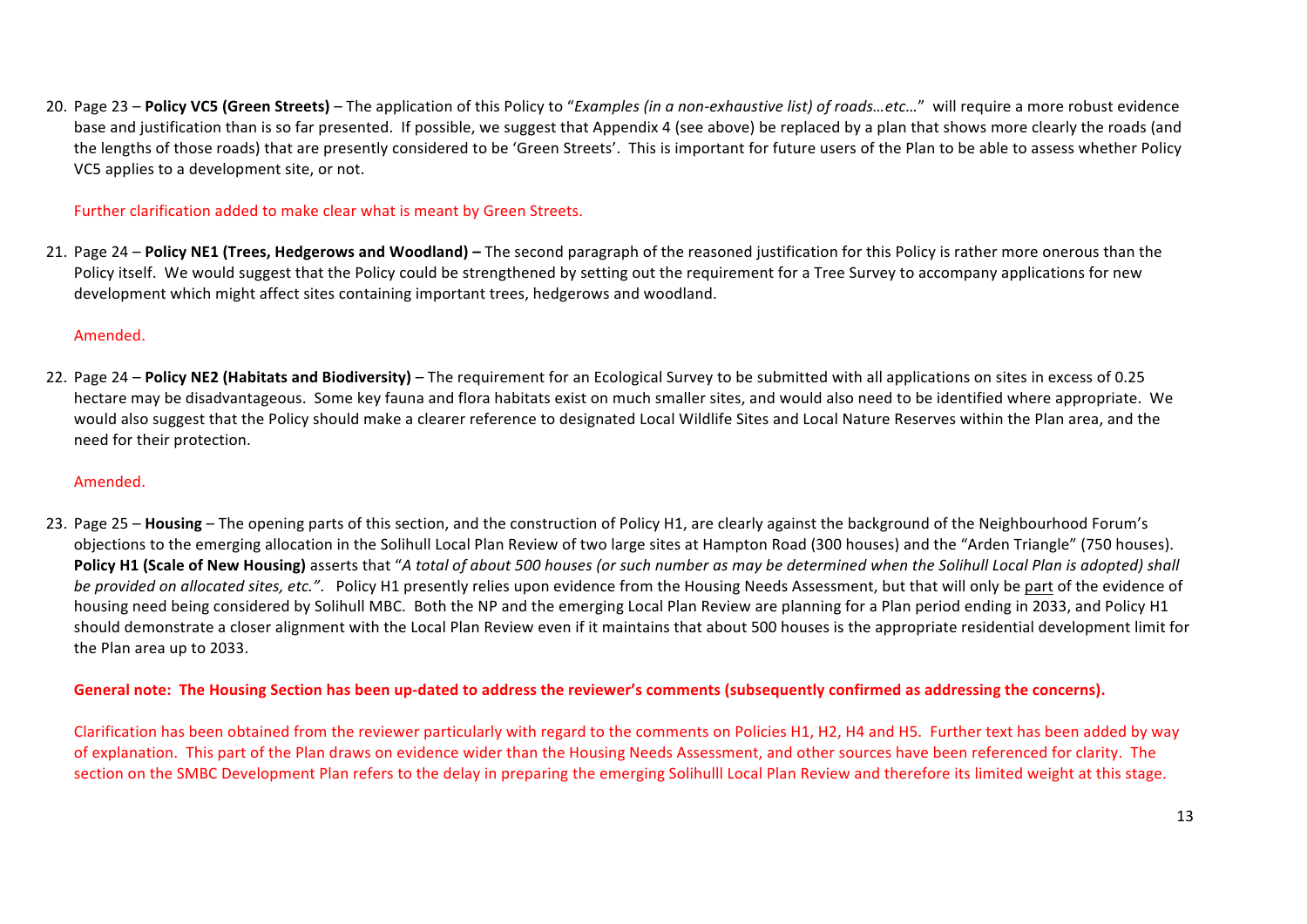24. Page 26 – Policy H2 (Housing on Allocated and Larger Sites). If Policy H1 is amended as discussed above, this Policy will be much more effective, in that it provides a detailed planning context for the preparation of masterplans or design briefs being proposed in the second paragraph of the Policy. However, the third paragraph introduces the phrase "*strategic housing allocations*" without defining what or where these might be. Some alignment with Policy H1 will be required as to what "strategic housing allocations" will be, which we understand to be the strategic allocations that will be made in the emerging Local Plan Review. We would suggest that the final category of planning requirements (on page 29) entitled 'Other relevant Plan policies' be given rather more prominence in the supporting text to Policy H2.

Amendments have been made to clarify the sites to which the policy will apply to and to reference the Solihull Local Plan Review.

<u> 1989 - Johann Stein, fransk politik (d. 1989)</u>

25. Page 29 - Policy H3 (Affordable Housing) (Amended version has been checked, as received on March 15th) - This policy, as drafted, is really a housing management policy, setting out who might be eligible to live in new affordable housing, rather than planning policy. It seeks to introduce local connection criteria on affordable dwellings secured through Section 106 (s.106) agreements. The normal usage for local connection criteria in relation to affordable housing relates to affordable housing exception sites only. In term of affordable housing on other sites within the Plan area, the present position is that the adopted Local Plan policy P4a) requires the provision of affordable housing at a level of 40% (with an appropriate tenure mix). We suggest Solihull MBC be consulted, as the relevant housing authority, to ascertain whether the proposed local connection criteria is in accordance with their approach to allocating social housing. We are aware there are examples where Examiners have been content to agree the inclusion of Neighbourhood Plan policies to deal with the allocation of social housing and if Solihull MBC is supportive of your policy, this will go some way to mitigating the risk that an Examiner is minded to taking a strict approach to this  $isue<sup>2</sup>$ .

Detailed discussions were held with SMBC during the formulation of this policy. The criteria advanced are similar to those used by the Council, with no issues raised at pre-consultation. The percentage of affordable housing to be occupied by households with a strong local connection amended to be in line with SMBC pre-submission consultation feedback.

 $2$  The allocation of social housing is a function of a housing authority under Part 6 of the Housing Act 1996 (as amended) ('the 1996 Act'). Statutory guidance is provided in 'Allocation of accommodation: guidance for local housing authorities in England (2012)' and, 'Providing social housing for local people (2013)'. The latter document indicates that it is in addition to the former. Paragraph 2.5 of the 2012 document explains that s.166A of the 1996 Act ensures certain categories are given reasonable preference. It states that authorities must have regard to their homelessness and tenancy strategies when framing their allocation scheme. In paragraph 3.20, it states that "in framing their *qualification criteria, authorities will need to have regard to their duties under the equalities legislation, as well as the requirement in s.166A(3) to give overall priority for an*  allocation to people in the reasonable preference category". It also indicates (paragraph 3.21) that housing authorities should avoid setting criteria which disqualify groups of people whose members are likely to be accorded reasonable preference for social housing, for example, those who are homeless or occupying insanitary or overcrowded accommodation or need to move on medical grounds, etc. View the guidance documents at: https://www.gov.uk/government/publications/allocation-of-accommodationguidance-for-local-housing-authorities-in-england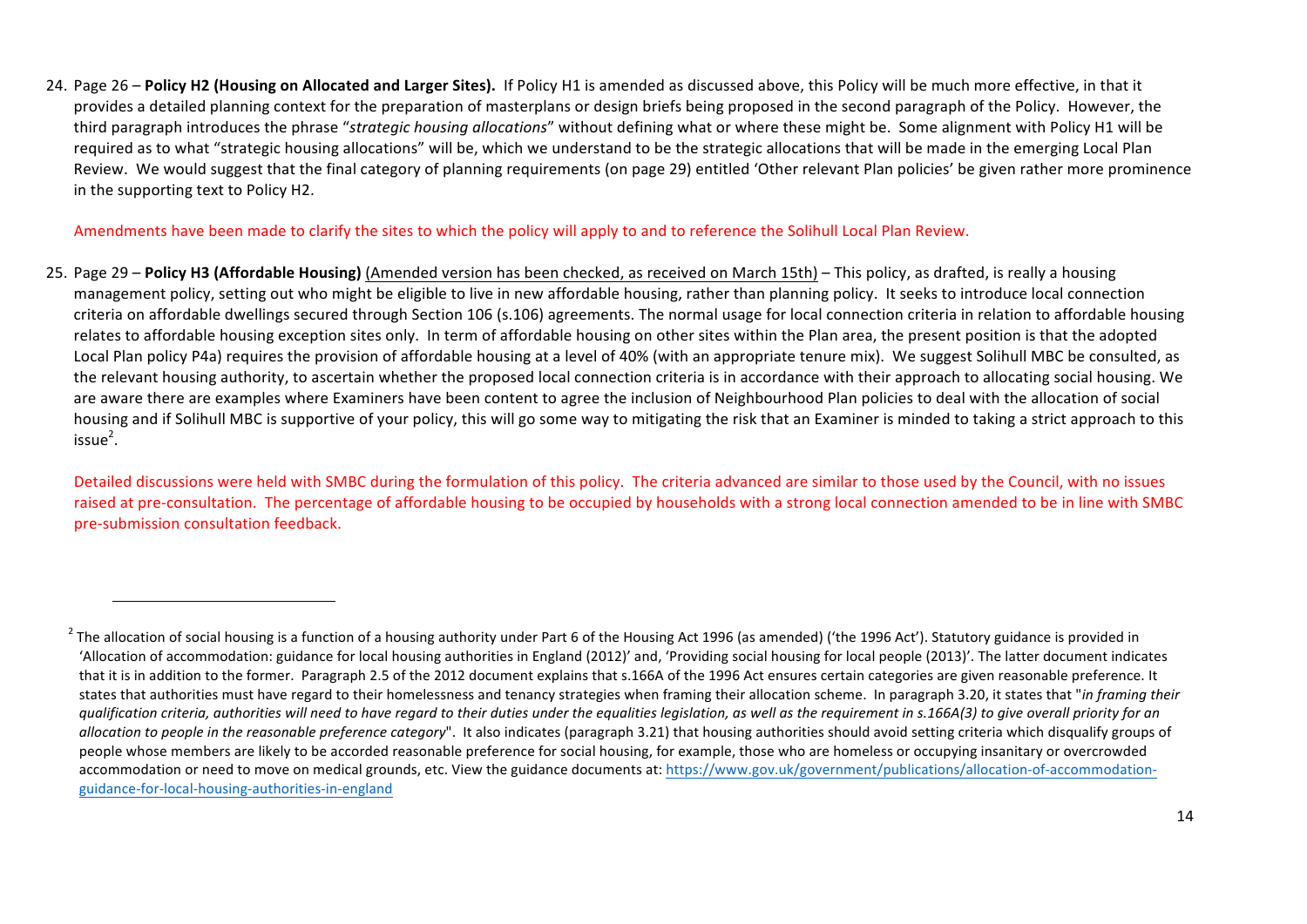26. Page 30 – Policy H4 (House Types) – We would suggest that the Policy be re-titled 'Housing Mix'. The suggested mix of new dwellings contained in this Policy under 'Market Housing' is far too specific in the context that it is described, which is "On those parts of allocated sites not to be developed for the provision of specialist housing....". As the Plan is presently drafted, without any formal housing site allocations, it is not possible for anybody to assess whether the housing mix being proposed for a site is appropriate, taking into account location, size of site, etc. We would suggest that this part of Policy H4 be put into a context of the wider Plan area, and be set as a Policy objective for seeking to achieve an appropriate mix of new housing across the sites (to be) allocated in the Plan area. (see also under Policy H5 below).

# Policies H4 and H5 combined, with amendments.

27. Page 31 – **Policy H5 (House Size)** – In many respects, Policy H5 mirrors the requirements of Policy H4, and we consider that the most appropriate course of action would be to merge Policies H4 and H5 in a Policy entitled 'Housing Mix', which should be a Plan-wide policy.

# Policies H4 and H5 combined, with amendments.

28. Page 31 – Policy H6 (Apartments) – In that Policies H4 and H5, as presently drafted, seek to achieve about 15% of new housing developments as Flats/Apartments, we question why this Policy is necessary. It does not address the conversion of properties into flats/apartments, and is solely concerned with 'new blocks of apartments'. As drafted, it also does not refer to the redevelopment of existing housing plots to provide higher density flat/apartment schemes. We consider that the requirements of this policy could be satisfactorily addressed within a Housing Mix policy, with the benefits of 'down-sizing' being part of the reasoned justification.

# Part of the purpose of Policy H6 is to encourage apartments, where appropriate. The policy has been retained but expanded to cover conversions.

29. Page 32 – **Policy H7 (Windfall Housing)** – We would suggest that this policy be suitably qualified by reference to the need to comply with other relevant Plan policies, e.g. Policy D1 (Character and Appearance).

## Amendments made.

30. Page 32 – Policy H8 (Extensions and Alterations) – We would suggest that the phrase "Planning permission for residential development within the curtilage of dwelling houses" be replaced by "Planning permission for extensions and alterations to existing residential properties". Again, the policy should be qualified by reference to the need to comply with other relevant Plan policies, notably Policy D1.

## Amended.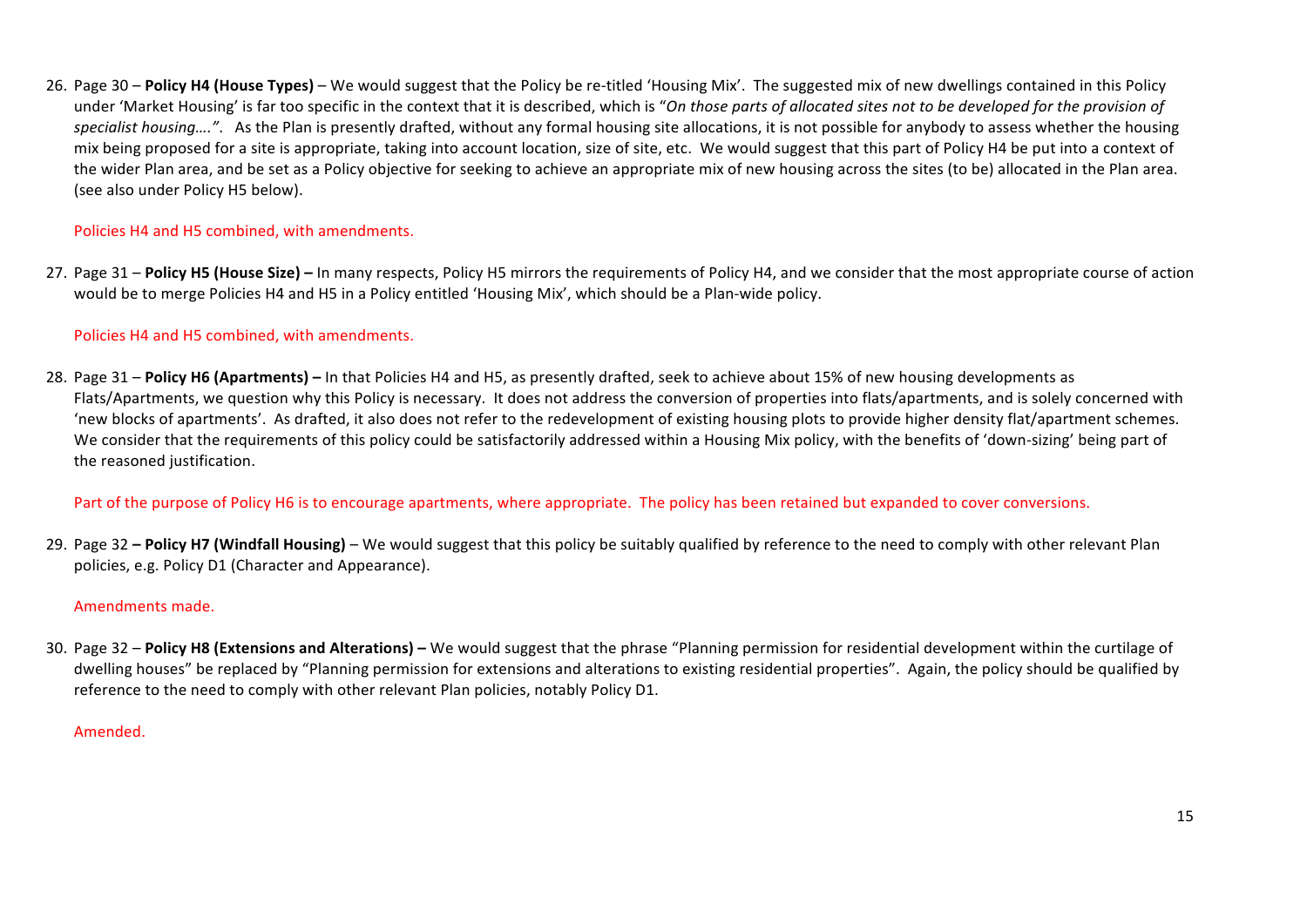31. Page 34 – Policy D1 (Character and Appearance) – The reasoned justification states that "the policy is designed to apply to all developments and this is the intention". In practice, the Policy is fundamentally concerned with new residential development, and there is little specific policy guidance that would apply to non-residential development. We consider that the Policy should be partly redrafted to make it clear that it applies to all new developments, and that certain specific residential requirements, such as ".. the arrangements of front gardens" and "garages of a size capable of accommodating a modern family car" be placed in the supporting text. This would not detract from the fundamental objectives of the Policy. In view of the importance of this Policy and its length, we would also comment that the reasoned justification for the Policy is extremely brief and we consider that some further supporting material is required, for example in describing "obvious local characteristics".

## Amendments made.

32. Page 35 – **Policy D2 (Design in Conservation Areas)** – As currently drafted, the Policy is potentially defective, in that it seeks a higher standard of design for all development within the Conservation Areas but then states that Policy D1 (which is a lower design threshold) will apply in the Granville Road Conservation Area. We see no planning reason to seek a lower standard of design in the Granville Road Conservation Area, despite its residential nature, and would recommend that Policy D2 be redrafted to contain appropriate policy guidance for the Granville Road Conservation Area which should obviously relate to the design and appearance, etc. of residential development.

# Amendments made.

33. Page 36 – Traffic and Transport – this section contains ten policies addressing many aspects of transportation planning, but it does not state at any point in the section itself, or elsewhere in the Plan, that in some cases the implementation of transport policies will require the support of the Highways Authority (which is Solihull MBC) and other partners such as West Midlands Travel. We recommend that text be added to this effect.

# Text added.

34. Page 37 – Policy T1 (Parking for Residents) – The phrase "target end-users" in this Policy has no definition, nor any meaning in Planning. We imagine that it might refer to elderly persons' accommodation, but the phrase should be deleted and replaced by a definition of those categories of housing where a reduced level of car parking provision may be supported.

## Amendments made.

35. Page 37 - Policy T2 (Parking for Non-Residential Premises) - We are not certain how the link between the main objective of this Policy and on-street parking in St. John's Close can be made in planning terms, if at all. In any event, on-street parking (on public highways) is very largely a non-planning matter and if a particular road suffers from excessive on-street parking then it becomes a matter for the Highways Authority to consider whether parking restrictions should be applied. We recommend that the third paragraph of this Policy be deleted, and that the reasoned iustification be expanded to describe the planning purposes of the Policy.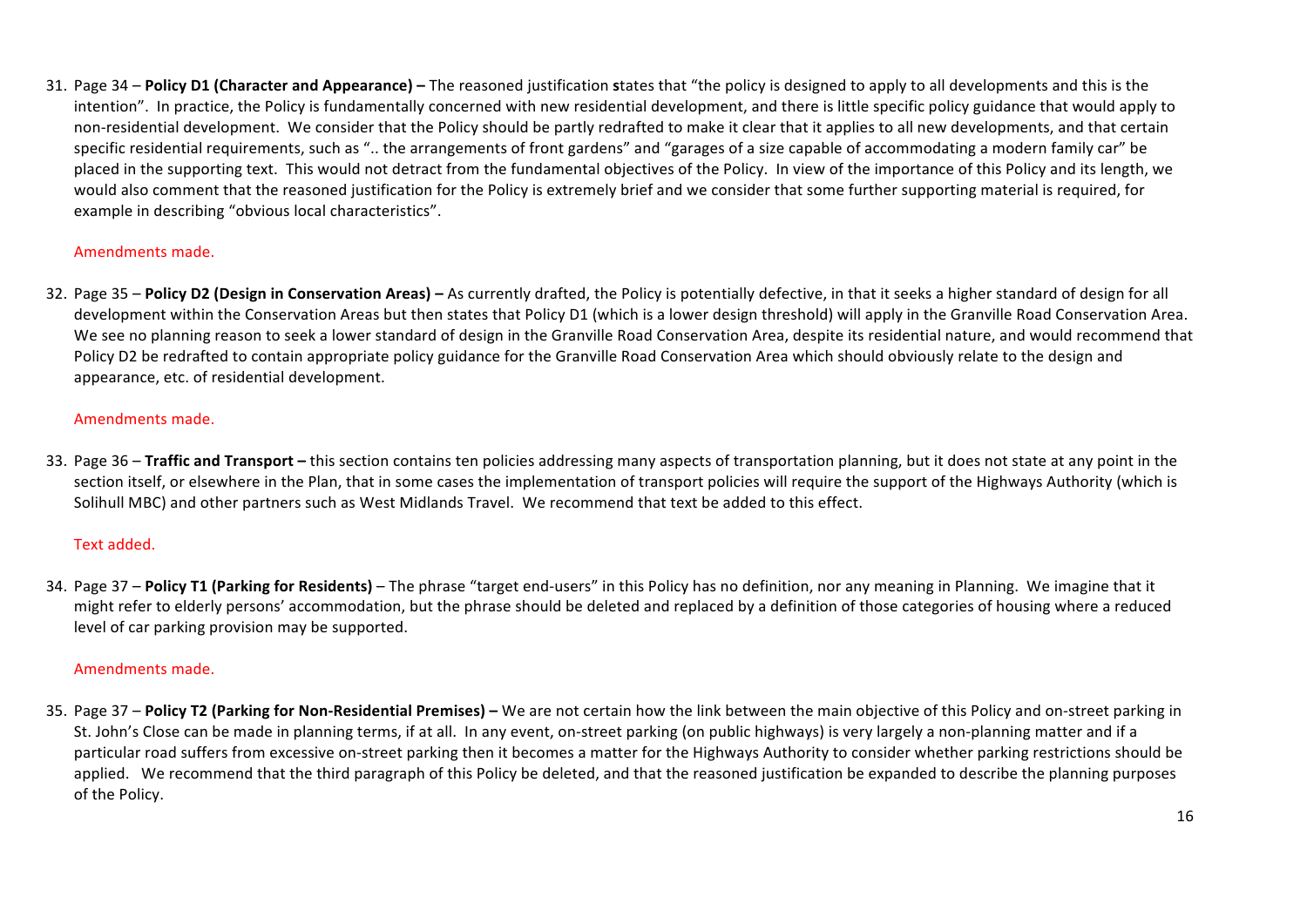#### Amendments made.

36. Page 38 – Policy T3 (Parking at Village Centres and for Rail Users) – Whilst the purpose of this Policy is clear, the reasoned justification (nor any other proposal in the Plan) gives an indication of where any additional off-street parking, which presumably means public car parking, can be provided in the vicinity of the centres of Knowle, Dorridge, Bentley Heath and Dorridge Station. It would be helpful if any opportunities that do exist can be identified.

# Opportunities will be sought in discussion with SMBC.

37. Page 38 – Policy T4 (Contributions to Additional Parking or Road Improvements) - In the title of this Policy the word "or" should be replaced by "and". The rationale and reasoning for the application of a 750 metre radius of the village centres of Bentley Heath. Dorridge and Knowle needs further explanation, at least in the reasoned iustification for this Policy and probably also within the Policy. If it refers to areas suffering from higher levels of on-street parking, then the Neighbourhood Forum should carefully consider what is the planning reason for this measure.

#### Amendments made.

38. Page 38 - Policy T5 (Transport Assessment and Travel Plans) - It is probably the case that Solihull MBC require the submission of Transport Assessments and Travel Plans with planning applications for certain categories of development, and for developments above certain thresholds. If that is the case, then the Policy should make this clear. Furthermore, the Policy presently lacks any reasoned justification and this should be added.

#### Amendments made.

39. Page 39 – **Policy T6 (Walking Infrastructure)** – Again, this Policy lacks any reasoned iustification, which should be added. The Policy makes several references to 'pedestrians and cyclists', and we consider that there is scope to merge Policies T6 and T7 (Cycling Infrastructure), such that a single policy addresses the need to provide for both pedestrian and cycling infrastructure. This would not reduce the effect of either of the present two policies, and would be clearer and more straightforward for future users of the Plan.

## Amendments made. Policies T6 and T7 deal with slightly different matters and have been retained as two separate policies.

40. Page 39 - Policy T7 (Cycling Infrastructure) - See our comments regarding Policy T6 above. We note that the reasoned justification to this Policy makes reference to some potential new cycleways. We further note that the Plan does not include any specific proposals for those new cycleways, nor any public realm improvements, etc. We make more detailed comments on this point under Policy ECF4 below, but the present absence of any specific defined local infrastructure projects in the Plan may weaken the ability to negotiate with Solihull MBC and developers for monies to implement such projects.

## Amendments made. Policies T6 and T7 deal with slightly different matters and have been retained as two separate policies.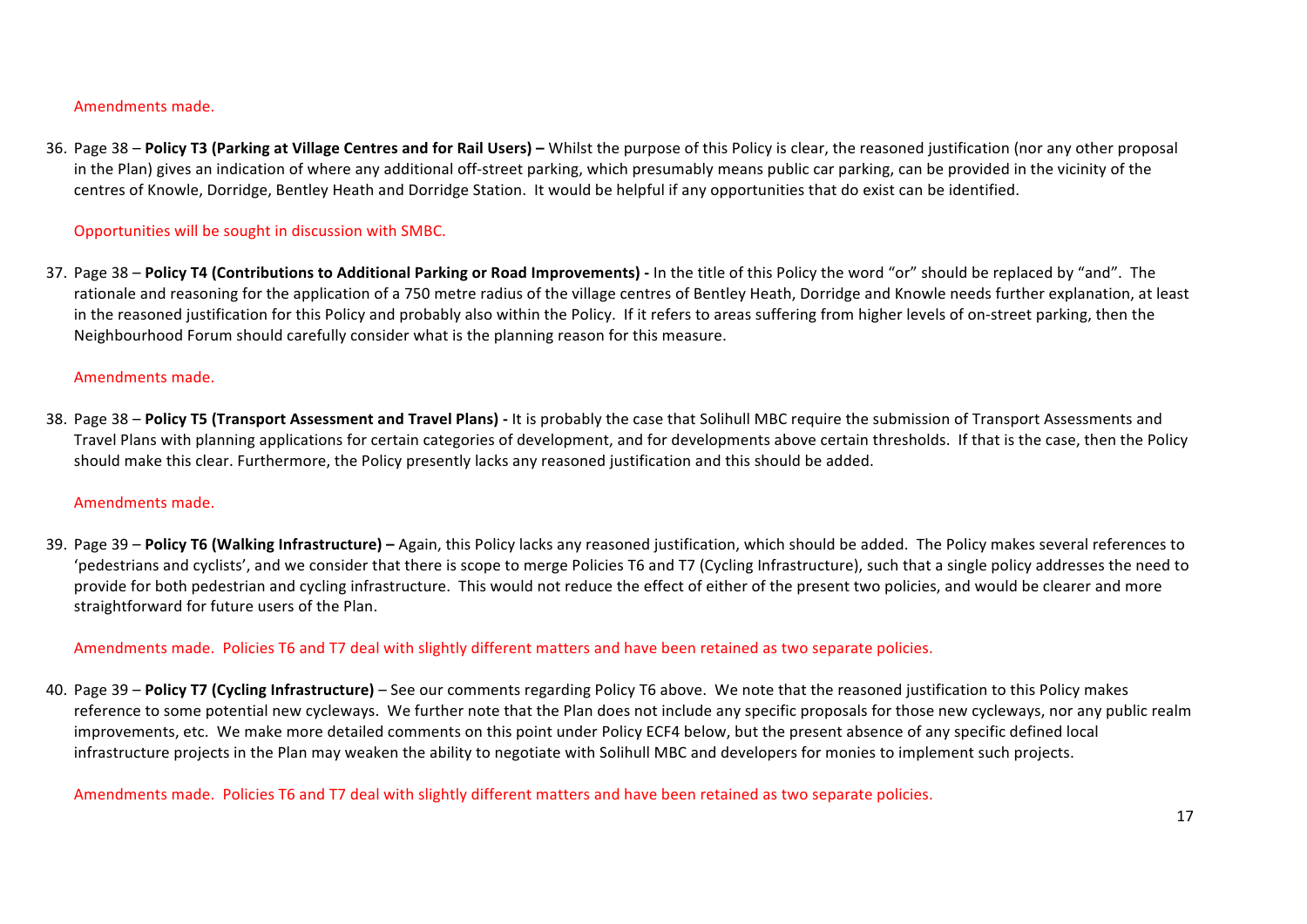41. Page 40 – **Policy T8 (Road Infrastructure)** – As presently drafted, we do not identify the planning reasons for the content of this Policy, which seems to relate to highway improvement schemes that would be implemented under various Highways Act procedures. If the Policy is to remain, we suggest that it provides a planning context for highway improvements, amongst which (we suggest) would be the need to ensure that schemes within Conservation Areas should use appropriate materials and avoid the loss of any trees etc. The present content of the Policy is, in the main, not a planning policy.

## Clarification added re. relevance in planning context. Amendments made.

42. Page 40 – Policy T9 (Public Transport Infrastructure) – Again, this Policy lacks a clear planning purpose, and certainly the staffing of Dorridge Railway Station is not a planning policy issue (being a matter for the rail operator). We recommend that the current content of the Policy be deleted, and that consideration be given to a Policy which promotes the use of public transport (bus and rail) across the Plan area, and for journeys beyond, as part of a wider initiative to promote sustainable forms of transport (including walking and cycling). This could include the suggested physical improvements to Dorridge Railway Station and the provision of improved facilities for bus travel. This would need to be supported by the necessary reasoned justification.

#### Amendments made.

43. Page 40 – **Policy T10 (Infrastructure for Cleaner Transport)** – The objective of this Policy is laudable, but it does not presently give any indication where the provision of charging facilities should be located – such as at public car parks or at major retail car parks. The Policy needs to be strengthened, and a reasoned justification added.

#### Amendments made.

44. Page 41 - Policy ECF1 (Formal Education - Places for Local Pupils) - The title of this Policy, and particularly 'Places for Local Pupils' needs adjustment, and we would suggest 'Formal Education – School Capacity'. The word "sponsor" in this Policy should be avoided, and we suggest that it be replaced by "support".

#### Amendments made.

45. Page 42 – **Policy ECF2 (Formal Education – Location of New Schools)** – As drafted, this Policy is presently only addressing the transport implications of a new school's location. We are surprised that it does not make reference to any other issues, such as the need to avoid other impacts on local amenities, the need to provide well-designed buildings, outdoor recreational facilities and any potential dual-use opportunities for other community facilities. We suggest that the Neighbourhood Forum consider those points in more detail.

#### Amendments made.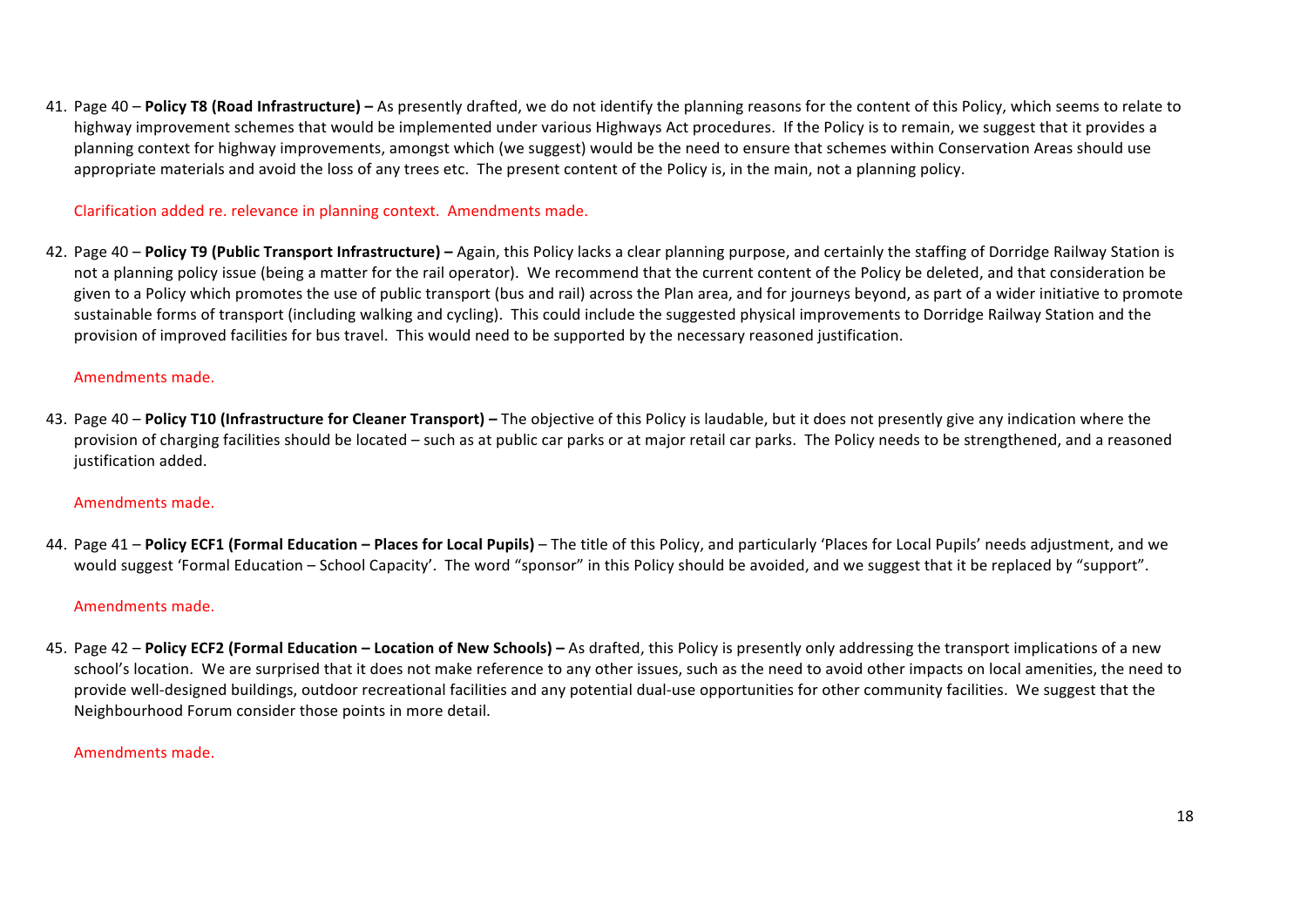46. Page 43 – Policy ECF3 (Protection of Community Facilities and Services) – Many Neighbourhood Plans contain a Policy of this nature. We would suggest that, as drafted, the present key criteria involving the demolition or change of use of sites or properties are too restrictive, and could inhibit some proposals that would serve to protect and enhance community facilities on existing sites. We would recommend that the opening sentence of the Policy be redrafted along the following lines: "Proposals involving the potential loss of sites or properties presently used as community facilities will not be supported unless...etc.".

## Amendments made.

47. Page 44 - Policy ECF4 (New Housing Development - Investment in Community Facilities) - The reasoned justification to this Policy sets out a number of potential schemes for the improvement/expansion of community facilities within the Plan area. These are not referred to within the Policy itself, nor are they taken forward elsewhere in the Plan as specific proposals. As we comment under Policy T7 above, this does represent a potential weakness for the Plan in that it does not contain a section dealing with the future Implementation of the Plan and its proposals, and no indication of the prioritisation for any potential infrastructure and community facility improvements. Therefore, Solihull MBC, in negotiating future s.106/Community Infrastructure Levy (CIL) contributions with developers, will not be able to draw upon the KDBH community's priorities for such contributions. At present, the final paragraph on Page 44 refers to this matter in general terms, but our view is that the Plan itself should identify a specific list of infrastructure proposals that would be considered suitable for s.106/CIL contributions.

## Noted.

48. Page 45 – Policy ECF5 (Recreation, Leisure and Sport) – The reasoned justification for this Policy needs to be considerably expanded, and should also mention the benefits of recreation, leisure and sport for health and wellbeing for people of all ages.

## Amendments made.

49. Page 45 – **Policy ECF6 (Community Access and Management)** – We only comment that the reasoned iustification refers to "local shop". In most cases, because of their commercial nature, this would not be regarded as a community facility to be subject of a Community Access Statement.

## Amendments made.

50. Page 47 - Policy E1 (Retention of Shops and Services) – The Policy refers to defined Primary and Secondary Retail frontages in Knowle, which are shown on the map at Appendix 6. Whilst it is acceptable to place this map as an Appendix, it would be preferable to include it within the body of the Plan alongside Policy E1, to enable users of the Plan to readily see the policy implications. We believe that the text of the Policy relating to Dorridge could be improved, to avoid any ambiguity, by substituting the word "from" for "for" in the second line of the text.

#### Amendments made.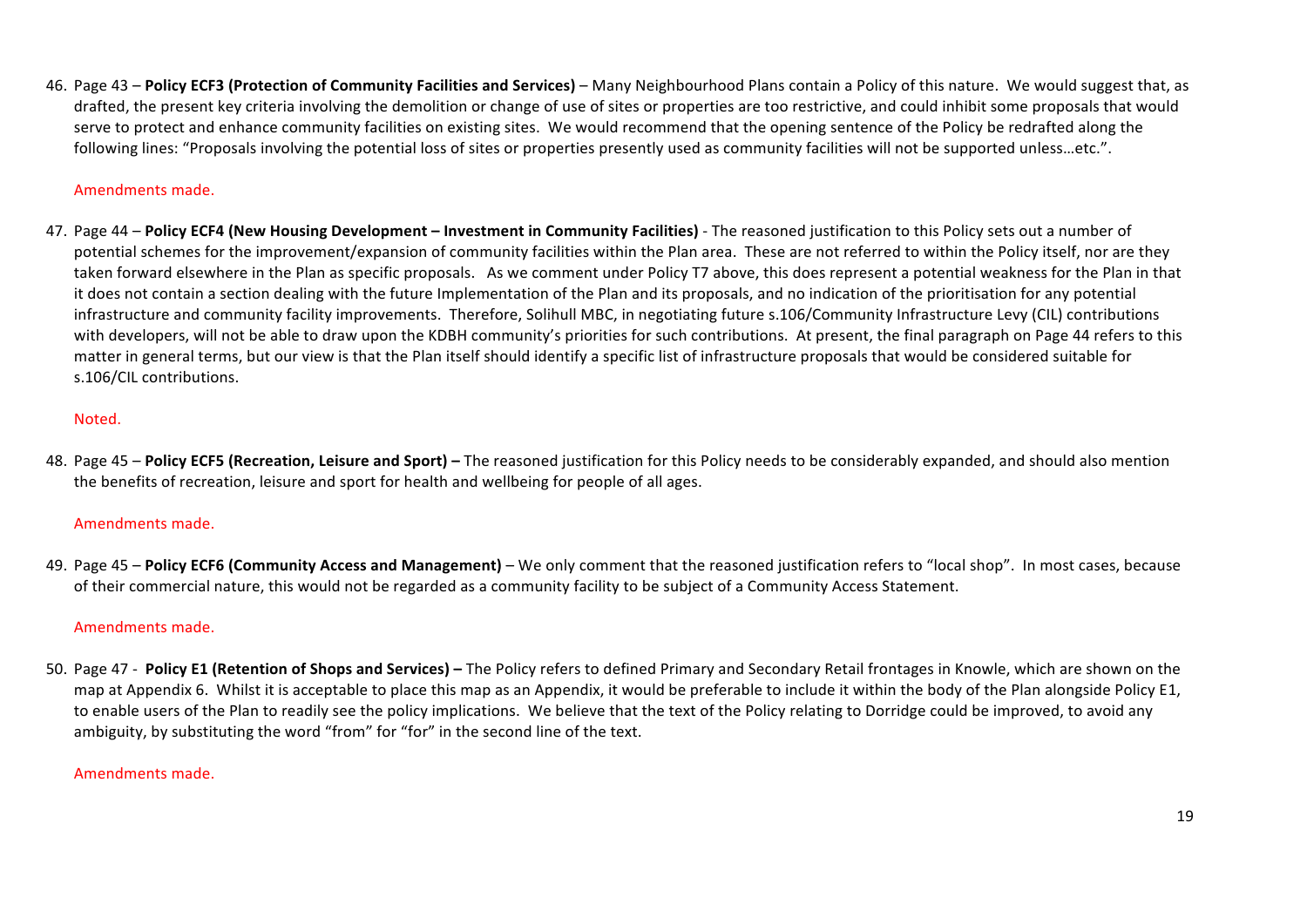51. Page 48 – Policy E2 (New Development in Village Centres) – As with a number of other Policies, we would recommend that Policy E2 be suitably qualified by reference to the need to comply with other relevant Plan policies, e.g. Policy D1 (Character and Appearance).

#### Amendments made.

52. Page 49 - Policy E3 (Business Centre) - For clarity, we would suggest that this Policy defines acceptable uses within a Business Centre as being Class B1 of the Town and Country Planning (Use Classes) Order 1987.

#### Amendments made.

53. Page 49 – **Policy E4 (Working from Home)** – As the reasoned iustification notes, it is the case that most examples of "working from home" do not require planning permission. We would only comment that the phrase "living conditions of nearby occupiers" should be changed to the "residential amenities of nearby properties". 

#### Amendments made.

54. Page 50 – **Policy U1 (Mobile Phone and Broadband Infrastructure)** – Our only comment is that the Policy could seek to encourage mast sharing by telecommunications providers.

## Amendments made.

55. Pages 51-58 – **Appendices** – we have made comments above regarding a number of the Appendices, e.g. under Policy E1.

#### Amendments made.

56. General - There are two areas where we consider that the Plan needs further development. Firstly, there is no Policy, nor sufficient prominence within the Plan, to the requirement to contribute to the achievement of sustainable development. It is mentioned at paragraph 1.4, but the thread of promoting sustainable development is generally not being carried through within the various topics. We have commented above specifically with reference to the Traffic and Transport section, but it also applies to other sections. We recommend that the Plan should contain a specific Plan-wide Policy addressing the requirement to promote sustainable development (see also our comments at point 11 above). Secondly, the Plan does not contain a section on Monitoring and Review, addressing how the Neighbourhood Forum and its partners will monitor the effectiveness of the Plan and whether, at a future date, it will require Review. We would suggest that this is important, particularly as it is clear that the Plan as presently drafted could potentially not be sufficiently aligned with the strategic policies of the emerging Solihull Local Plan Review, at least in terms of proposed housing growth in the Plan area (see also our comments at point 23 above).

## See foregoing comments.